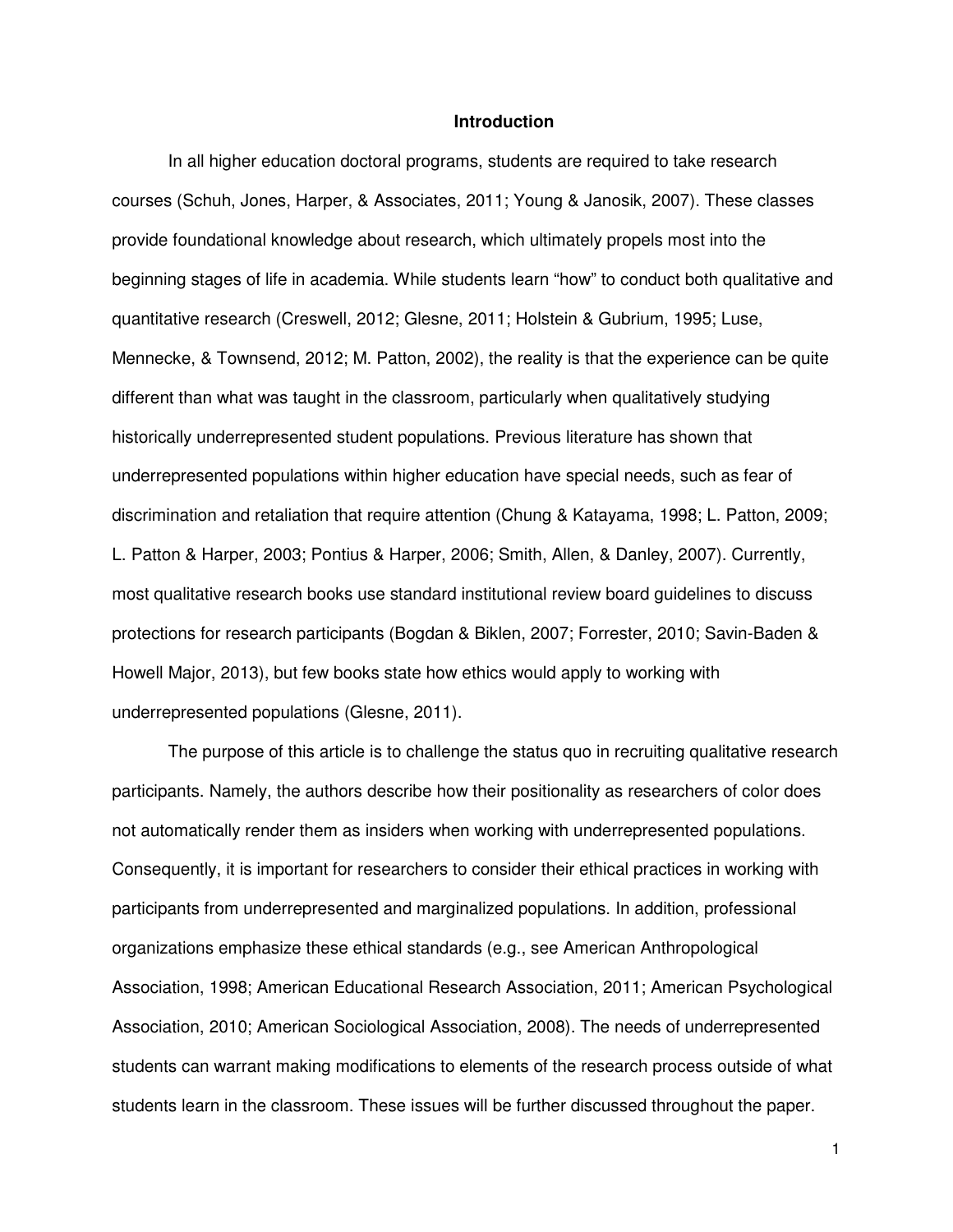Qualitative methodologies have been developed to understand specific populations and issues, such as diverse institutional cultures and underrepresented students in higher education (Green, 2007; Museus, 2007; Museus & Truong, 2009). While more traditional research designs may be helpful in understanding specific issues, few (if any) discuss issues that arise for the researcher in conducting research with the above mentioned populations, particularly for those conducting educational research (Glesne, 2011). In this paper, the authors discuss their experiences conducting doctoral dissertation research on three different underrepresented populations, 1) Asian American gay, lesbian, and bisexual (GLB) students, 2) doctoral students of color, and 3) Black students at Historically Black Colleges and Universities (HBCUs). Furthermore, we explore issues that we faced, including recruitment of participants, issues regarding trustworthiness and confidentiality, and the need for participant support. We conclude by making recommendations for doctoral students and early scholars wishing to conduct similar work.

# **Literature Review**

Much of the previous literature exploring the methodological challenges when studying underrepresented groups has come from the healthcare and psychology fields. Dickson-Swift, James, Kippen, and Liamputtong (2007) interviewed thirty qualitative healthcare researchers. They found that these researchers faced several challenges in conducting their studies. These issues included 1) building rapport with their participants, 2) self-disclosure by the researcher, 3) feelings of guilt or vulnerability, 4) researcher exhaustion, 5) leaving the researcher relationship, and 6) listening to participants' untold stories. Amanda Clarke (2006) further expanded upon the importance of the researcher relationship within nursing, particularly when conducting studies on vulnerable populations. Clarke stressed the importance of reflexivity along with the need to build rapport and demonstrate empathy. These qualities were particularly important considering participants were being asked to recount uncomfortable or upsetting health situations. Clarke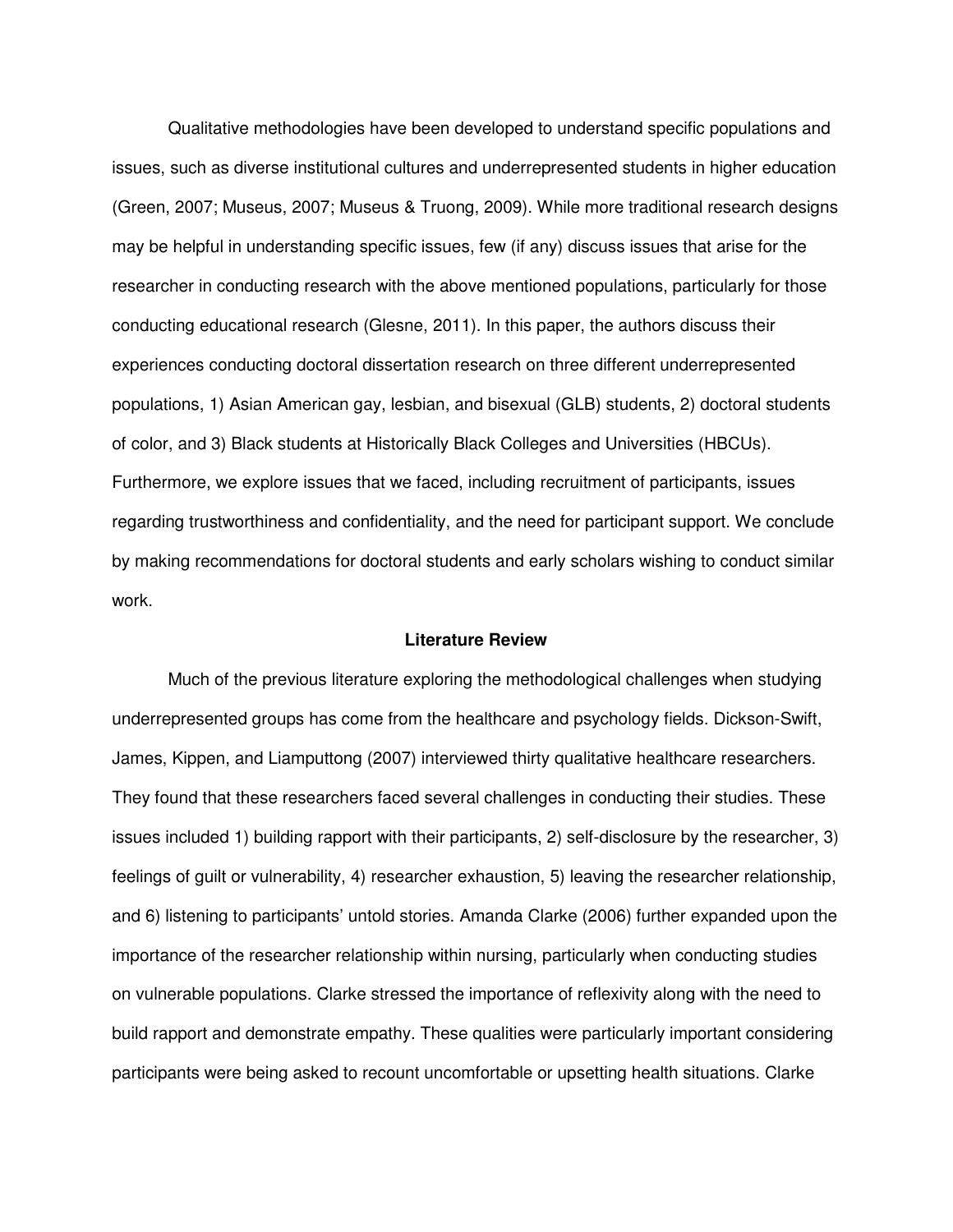concluded that since participants in healthcare studies were often asked to recount personal situations, the relationship between the researcher and participants and the trust that must develop between the two was vital to any study's success. However, building this relationship can create ethical challenges that qualitative researchers must address (Hegney & Chan, 2010).

Several health researchers have further explored some differences between the participant and researcher that can impact their relationship (Suh, Kagan, & Strumpf, 2009; Underwood, Satterthwait, & Bartlett, 2010). Suh et al. (2009) emphasized the importance of researchers developing cultural competence regarding the groups they were studying, and using that cultural competence to adjust their studies accordingly. These adjustments needed to be made at all points of the study, from its design, data collection, and analysis. Additional issues can arise when studying populations whose primary language is not English. Researchers need to take care when transcribing qualitative data with these groups (Wong & Poon, 2010). Underwood et al. (2010) argued that researchers must reflect on the assumptions they make when studying different age related cohorts. Glesne (2011) outlined several ethical considerations the researcher must make, including the nature of the relationship with the participants in a study, privacy, reciprocity, representation, and cultural considerations. Researchers can take on the role of being an exploiter, intervener, advocate, or friend. In discussing reciprocity, researchers should listen to participants. Glesne (2011) described the relationship between the participants and researcher in the following way, "the closer the relationship between the researcher and the research participants, the more special obligations and expectations emerge" (p. 179). Glesne emphasized respect, sharing, and listening rather than telling or flaunting knowledge in working with people from different cultures.

Beyond the healthcare field, researchers in both higher education and ethnic studies have stressed the importance of creating equity in research methods (Pasque, et al., 2012, Guido, Chávez, & Lincoln, 2010). In particular, numerous researchers maintain that traditional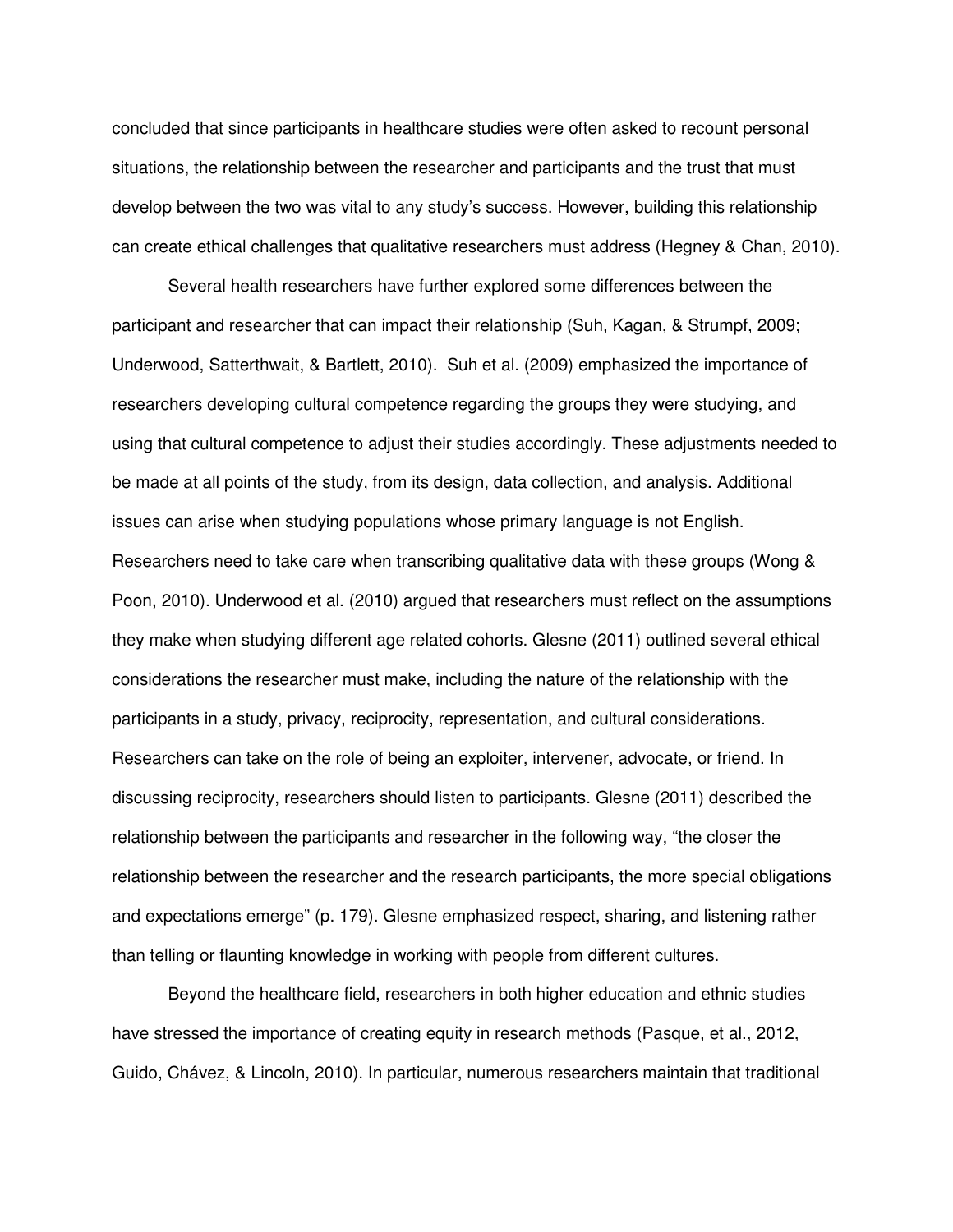qualitative methodologies are inherently geared toward studying the White population (Sandoval, 2000; Tuhiwai Smith, 1999) and that methodological perspectives need to go beyond this White supremacist point of view in order to fully capture the experiences of historically marginalized groups. Scholars, such as Tuhiwai Smith (1999) and Sandoval (2000) bring to light the distrust that many of the historically underrepresented groups have against researchers, and in particular White researchers. Much of this is rooted in history; for example, the U.S. Public Health Service Syphilis Study (The Syphilis Study) at Tuskegee, which involved a clinical study of untreated syphilis in African American men who thought they were receiving free health care from the U.S. government (Gamble, 1997; Washington, 2007). This history of distrust makes the participant/researcher relationship crucial to the methodological process. In addition, Critical Race theorists have challenged scholars to reflect on what is considered legitimate knowledge in the academy, who can produce it, and whose knowledge is valued (Delgado Bernal, 2009; Sol rzano, 1998; Sol rzano and Yosso, 2002, Yosso, 2005). Guido, Chávez, and Lincoln (2010) argue that scholar-practitioners should reflect on their own identities, knowledge, and assumptions in their everyday activities to understand the populations they support. Many scholars align their paradigms with their research and practice. For instance, someone who comes from a critical and cultural paradigm and conducts research on communities of color would probably not use research methods that are grounded in positivist or post-positivist paradigms.

 At its core, it is essential to having a meaningful and productive researcher and participant relationship in order to ensure that the researcher becomes an insider and not an outsider during the research process (Hawkins, 2010; Minkler, 2004; Suh, et al., 2009). They must also work to establish trust with the participants, regardless of any racial or ethnic differences (Rhodes, 1994). Hawkins, in his study of low income women in New Orleans post-Katrina, stressed the importance of avoiding personal agendas in research and explained how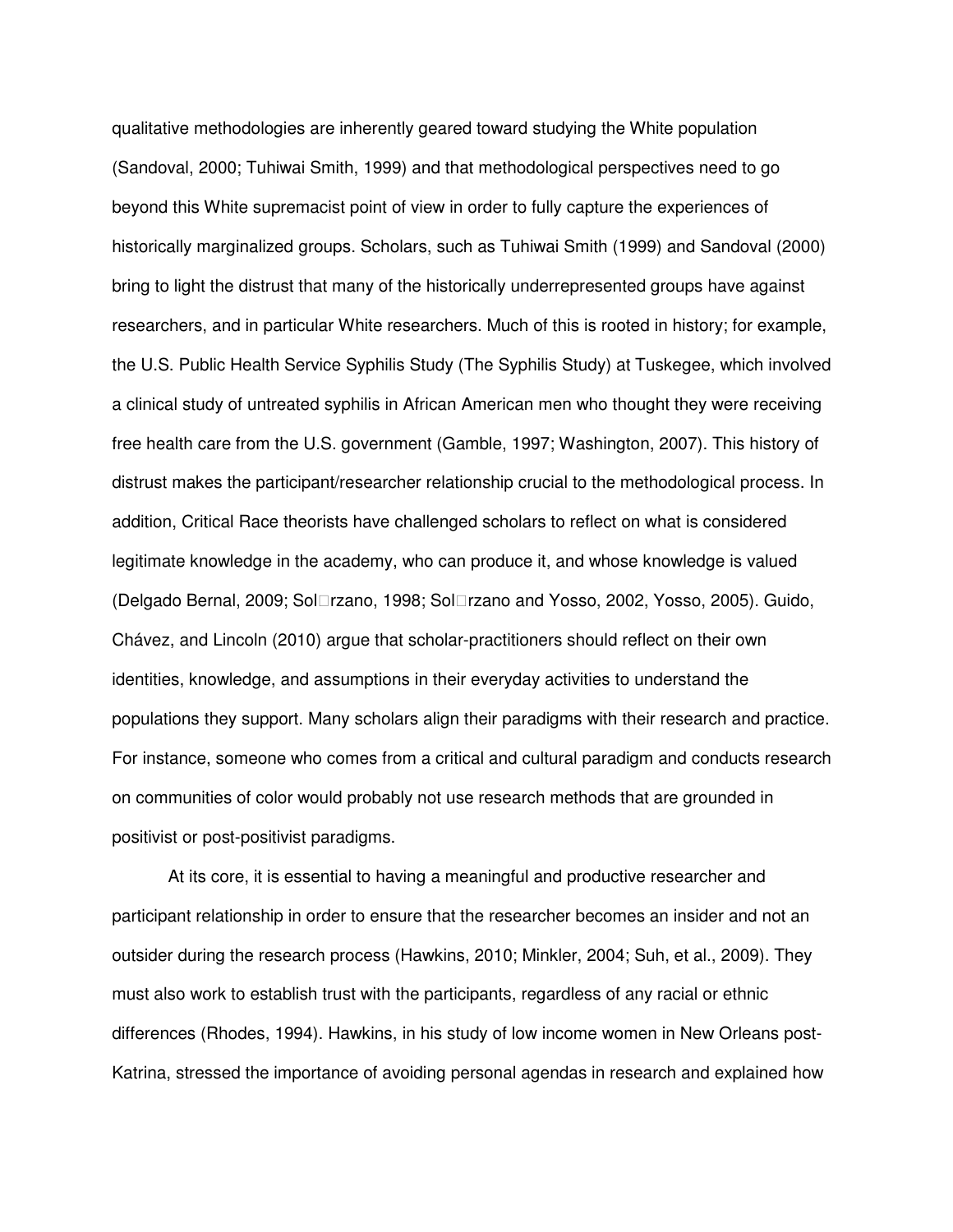his identity as a Black man impacted the interviews that he conducted in his study. Minkler (2004) explained the role that different forms of racism, including institutionalized, personally mediated, and internalized racism, can have on the process and particularly on the researcher/participant relationship.

 A review of the previous literature demonstrates how sociocultural factors including but not limited to race, class, and gender can influence the research process. In this paper, the authors will bring to light the issues around their own studies of three different historically underrepresented groups of students. In doing so, we hope to further the discussion on how to accurately represent and tell these students' stories.

## **Theoretical Framework**

To help guide the discussion of our studies, the authors chose to use a critical race methodological framework. Established by Sol rzano and Yosso (2002), critical race methodology is an extension of critical race theory (Ladson-Billings & Tate, 1995), an often used theory to challenge the dominant ideologies around race. While the five tenets of critical race theory (i.e., the centrality of race and racism in society, challenge to dominant ideology, commitment to social justice, the centrality of experiential knowledge, and a transdisciplinary perspective) still apply, critical race methodology grounds these tenets within the research process itself, thus providing the authors a useful framework for this study.

Sol rzano and Yosso (2002) argued that racism is embedded in the "shared" norms and "neutral" scientific practices and that this racism perpetuates a master narrative that is prevalent in research studies. They discussed the need to find methodological approaches that go beyond creating these master narratives in order to truly explain the experiences of those from underrepresented groups. The reality is that when researchers choose methodological tools, they need to consider underrepresented populations and the inequities that they face (Pascale, 2008). As argued by Parker (1998), CRT and critical race methodology can bring out the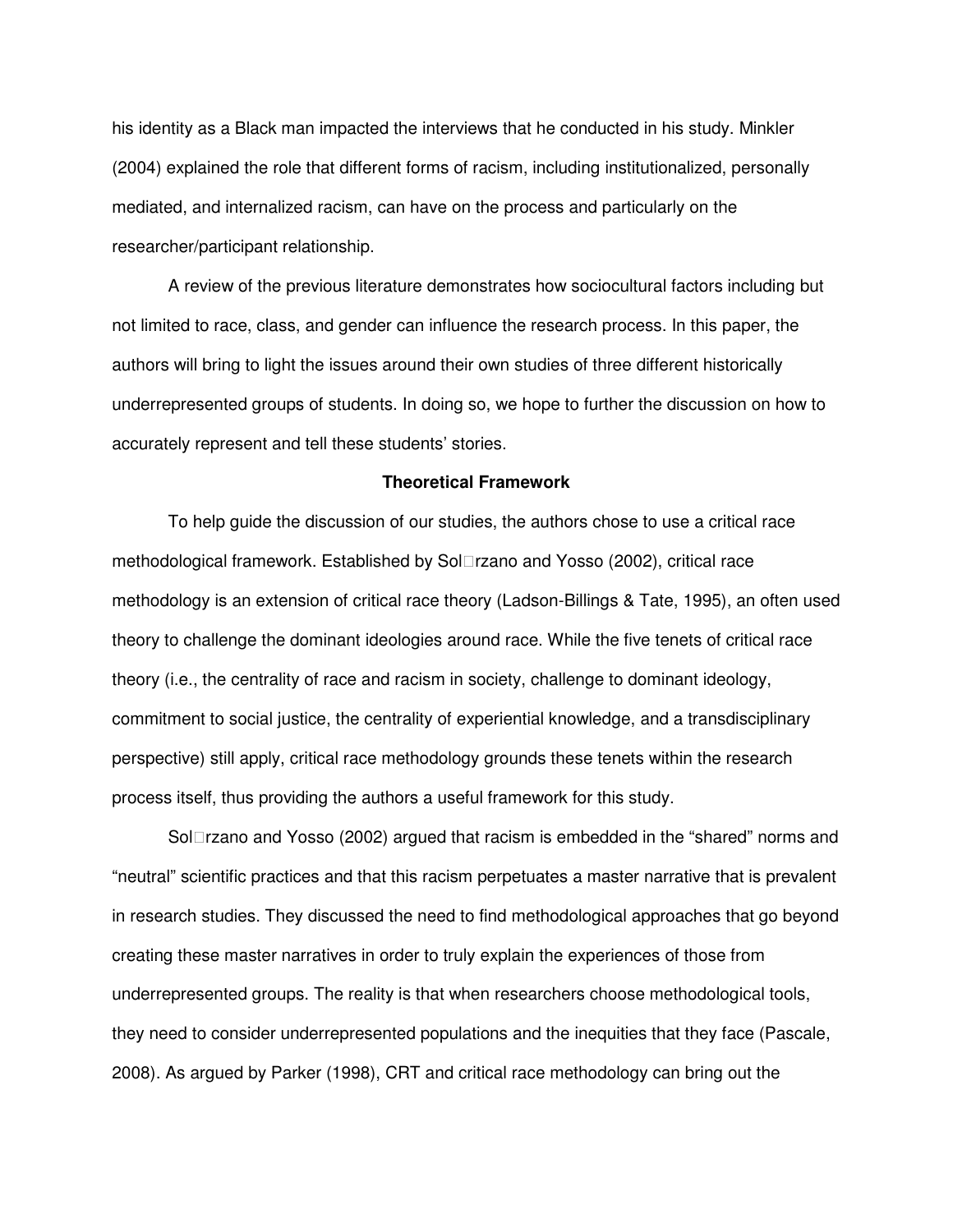"historical vestiges of past discrimination and present day racial manifestations of that discrimination" (p. 46).

Within critical race methodology, race and racism are in the foreground but also challenges traditional research methods previously used to explain the experiences of students of color. Because of the transdisciplinary perspective, Solrzano and Yosso (2002) assert that critical race methodology can be used to explain the experiences of students not only centered around race, but also gender, class, and other social categories While the three groups studied in this paper may appear very different on the surface, by integrating our research experiences, the authors wish to shed light on how the changes to the methodology can enhance how we as researchers accurately represent the experiences of these historically underrepresented populations.

Using our respective studies, we will discuss how each researcher captured the unique voices within the context of their personal experiences; in particular, methods that avoid creating the "master" narrative. We will explain our choice of methods, including design, data collection, and data analysis. In doing so, we hope to facilitate further discussion about issues that may arise when conducting qualitative research on historically underrepresented populations and to encourage researchers to think beyond "typical" qualitative research, when working with underrepresented groups.

#### **Study 1**

Narui (2011) explored the college experiences of nine Asian/American<sup>1</sup> gay, lesbian, and bisexual students, and specifically, the impact of concealing or revealing their sexual orientation on their educational experiences. By utilizing a Foucauldian, poststructural theoretical perspective, Narui studied the decision making process that leads Asian/American GLB students to disclose their sexual orientation, and how the experience of disclosing their sexual

 $\overline{a}$ 

<sup>&</sup>lt;sup>1</sup> "Asian/American" is the term used in the original study to describe the Asian and Asian American students in the original study. The solidus was used to allow equal voice to both populations (Narui, 2011).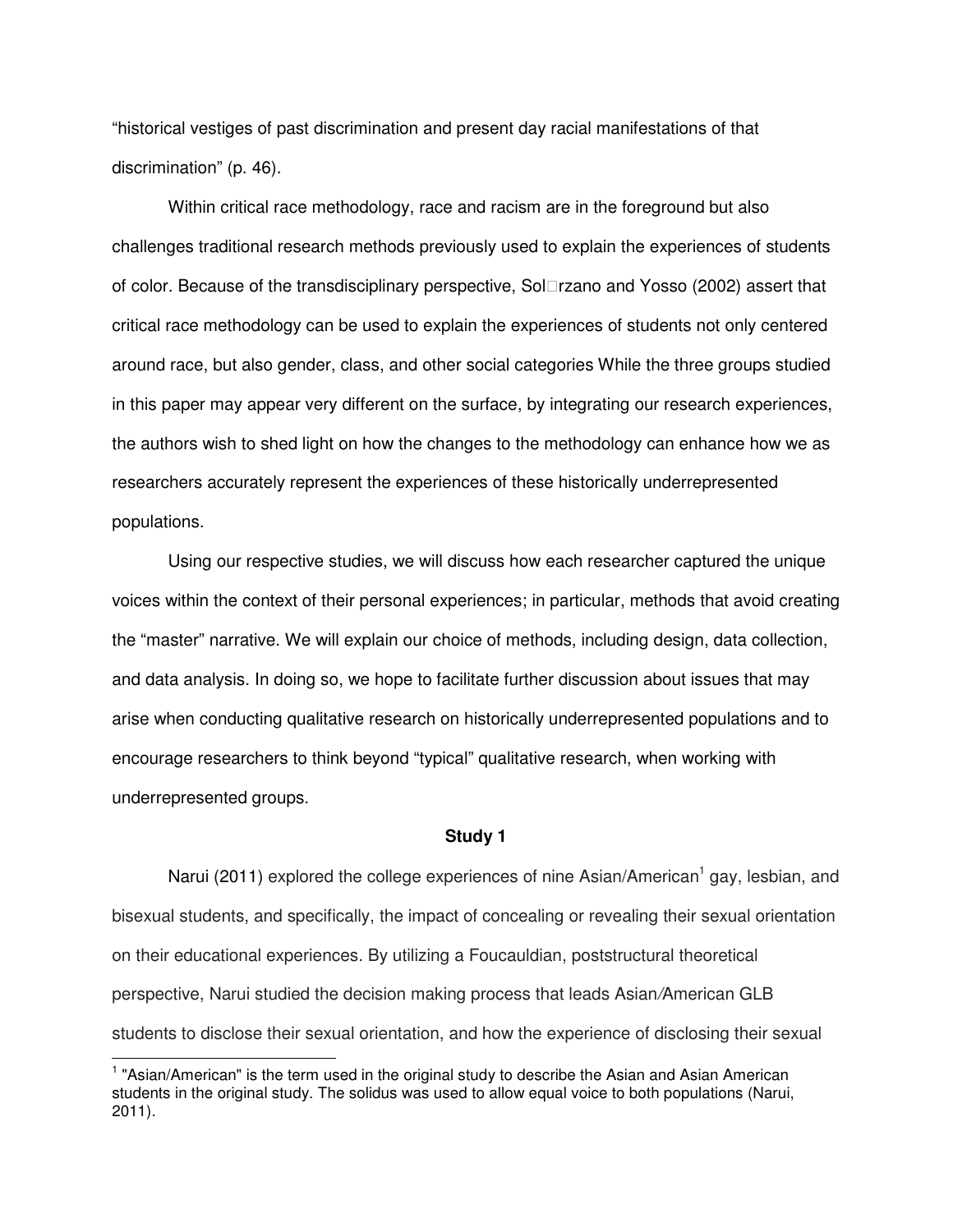identity affects their sense of self (i.e., construction of identity). Narui found that the students navigated multiple discourses, and their decisions about revealing their sexual orientation were based on relationships formed within those discourses. These decisions, in turn, helped many of the students grasp their emerging agency within the dominant discourse.

# **Data Collection**

One consideration with regards to data collection was recruiting an appropriate sample while maintaining the integrity of participants' voices. For the Asian American gay, lesbian, and bisexual students, their status as a hidden population made it difficult for Narui (2011) to recruit them into her study. Heckathorn (1997) defines the hidden population as having several attributes, including 1) not having a solid sample frame or population set and 2) privacy concerns "because membership involves stigmatized or illegal behavior, leading individuals to refuse to cooperate, or give unreliable answers to protect their privacy" (p. 174). The Asian/American GLB college students in Narui's study met both criteria, with privacy concerns existing because these students' sexual orientations were central to this study.

Initially, in an attempt to identify participants, Narui (2011) used both a general call for participants and a modified form of traditional snowball sampling. For the general call for participants, she used an Institutional Review Board (IRB) approved flyer and distributed it both electronically and posted hard copies in several areas around campus. When distributing the hard copies, Narui focused on colleges and offices with higher concentrations of Asian/American students. The hope was that the faculty and teaching assistants would know of potential individuals who could participate in the study and would pass along the information from the flyer.

Narui (2011) also attempted a chain referral sampling method and met with several university faculty and staff members who she thought would have close interactions with Asian/American GLB students. Since little was known about the location of the Asian/American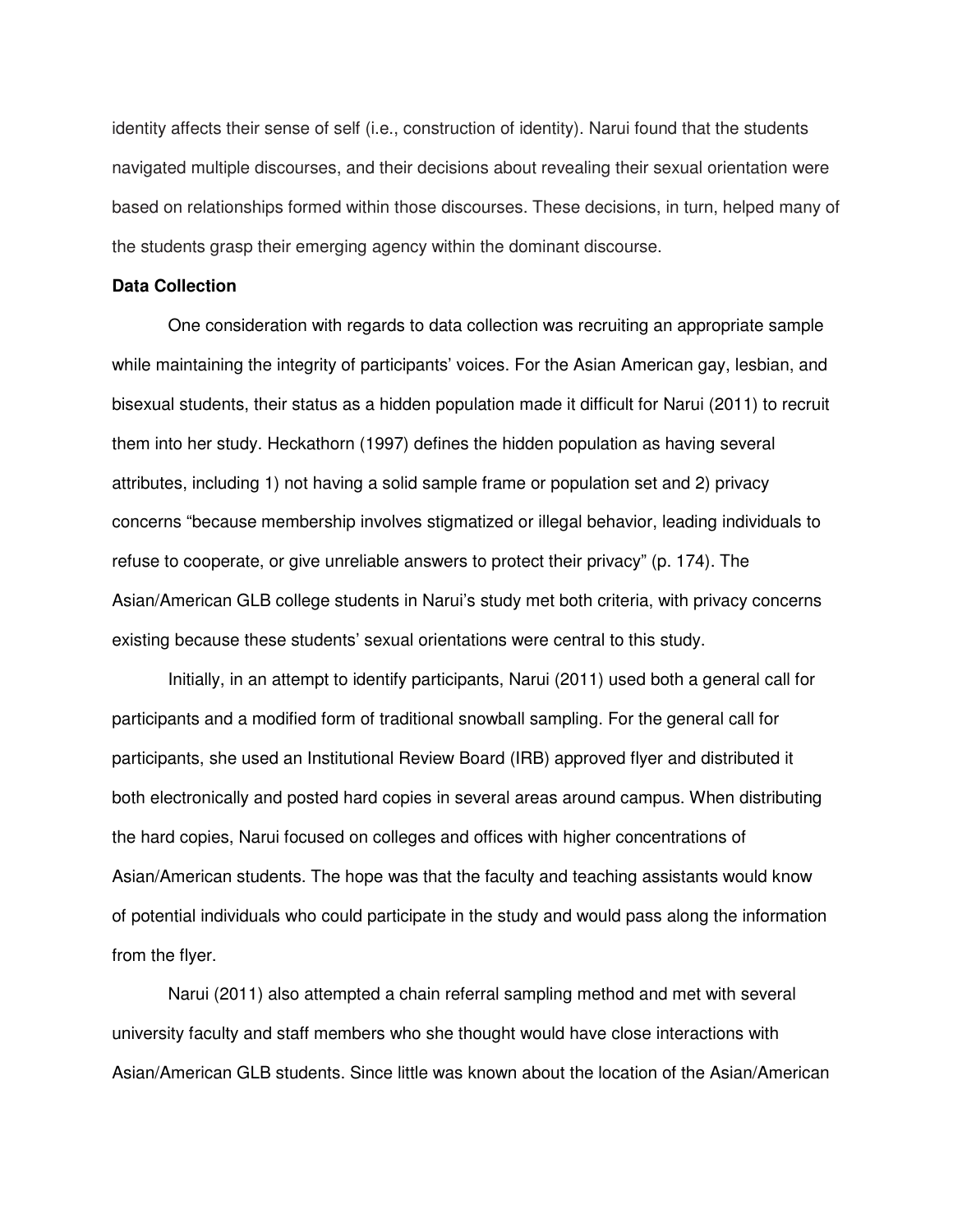GLB social network within the university, she believed that these informants would act as the gatekeepers within the community and could be used to help gain access to potential participants (Singer, 1999). While theoretically, this type of sampling should have helped her to identify participants; in reality, she did not find a single participant using this method.

Ultimately, to find participants, Narui (2011) reached out to both Asian/American and GLBT student organization leaders. For each group, she offered to lead a discussion on either the experiences of GLB or Asian/American GLB students of color. In all, she contacted 26 Asian/American student organizations and nine GLBT student organizations and presented to three GLBT student organizations and two Asian/American student organizations. She also attended two socials put on by a GLBT student organization for graduate students. From attending the socials and presenting to these groups, she obtained all but two of her participants.

Because of the invisibility of the population, Narui (2011) found it difficult to use more common methods of recruiting participants to her study. More traditional methods of recruitment, such as snowball sampling and IRB approved flyers, assume that participants are seeking to be studied and do not take into account that the participants need to trust the researcher because of issues regarding confidentiality. The difficulty finding participants with these traditional methods illustrates how these methods exhibit a heteronormative and White bias that is implicit within these traditional methods. By reaching out to the students within student organization meetings, where they were presumably comfortable with at least one aspect of their identity, she was able to minimize this bias and foster trust because the students' initial contact with the researcher was in an environment where they felt comfortable with themselves and others.

#### **Crisis of Representation**

For Narui (2011), the researcher's personal identity had to be considered when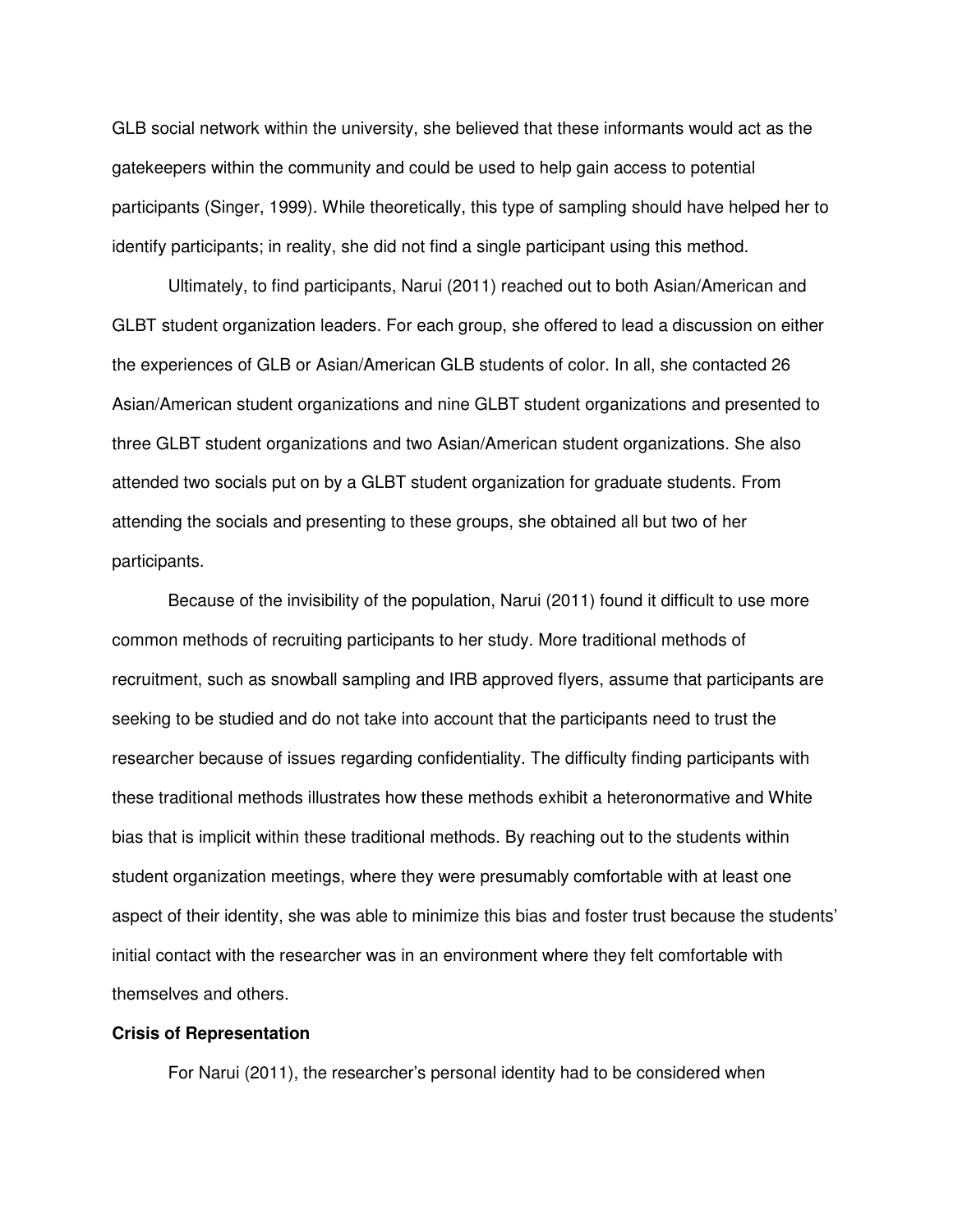collecting data, as she was asked about her own sexual orientation. The researcher believed that she was questioned about her own sexual identity because these students assumed that because she also identified as gay, lesbian, or bisexual. When faced with this situation, the researcher was unsure on how best to respond and feared that the participants would not be truthful with her during the initial interview if they knew about her heterosexuality. She needed their trust in order to conduct a meaningful study but feared that by being in a position of privilege as heterosexual, she would not gain that trust. At the same time, she had a personal obligation to herself to not claim a sexual identity that she did not personally identify with and live. The situation reflected a personal "crisis of representation." The crisis of representation is based on the idea that researchers and their training are inherently embedded into the research that they conduct (Flaherty, Denzin, Manning, & Snow, 2002; Segall, 2001). In this case, the researcher's own sexual orientation as heterosexual and ethnicity as Japanese American embedded her in this project, as the participants wanted to know about her sexual orientation. Their participation in the study allowed the researchers to be a part of their lives and a part of the discourse that helped to create them as Foucauldian subjects.

In the end, Narui (2011) was faced with the challenge of staying true to her own selfidentity while entering into these students' lives without significantly disrupting or changing their world. Throughout this study, the researcher was also challenged to authentically represent these students' voices and communicate their experiences in a meaningful way. As Segall (2001) explains, the challenge is to balance the Self and Other, the Self being her as the researcher and all of her personal qualities, including her education and identity, and the Other as the participants, their voices and experiences. Both the Self and Other are needed within any research study, and authentically representing both, to the best of her ability, while also minimizing any power dynamics was the researcher's concern. When asked by participants about her sexual orientation, the researcher never denied her heterosexuality, but she also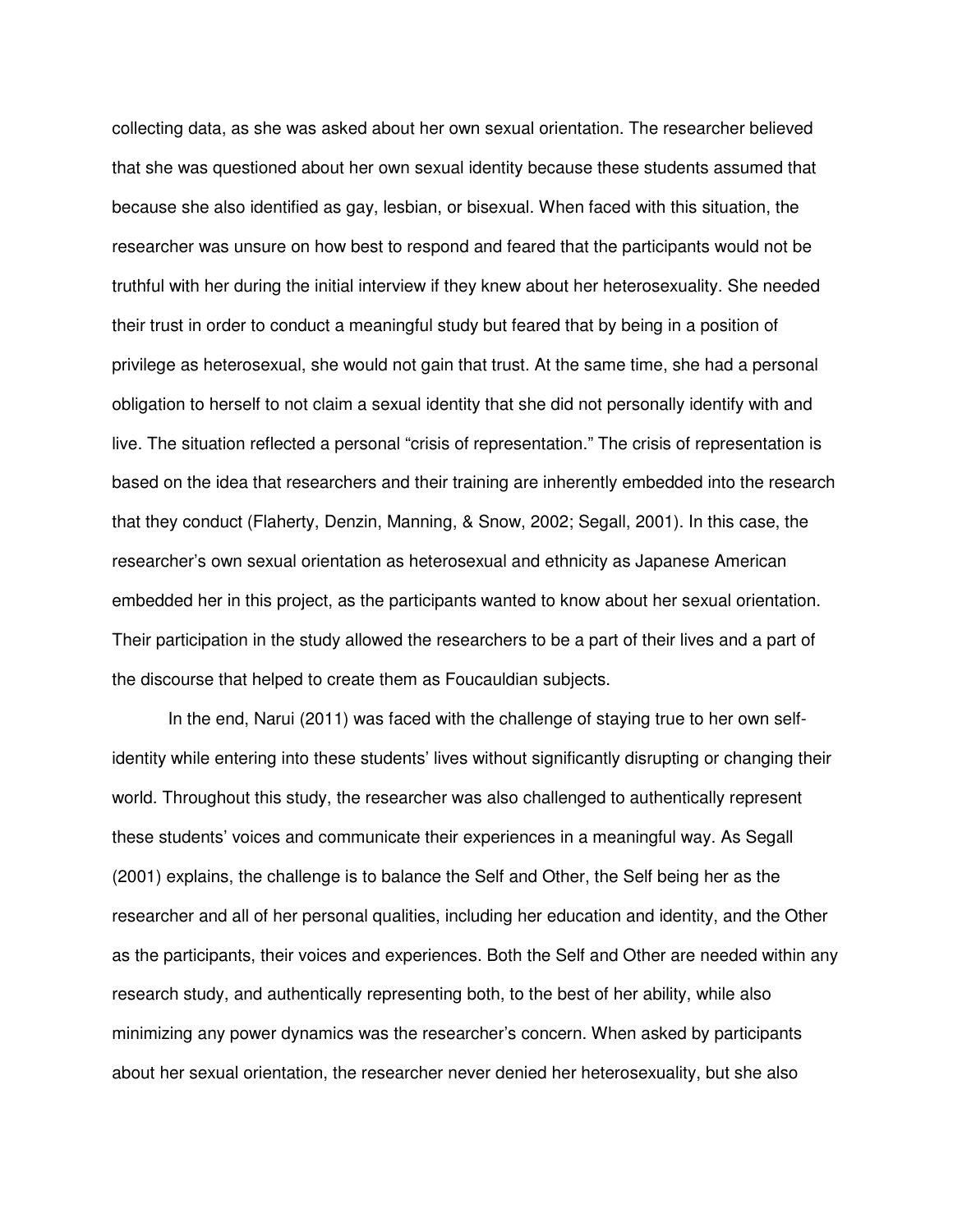made sure to explain her belief that sexuality was a fluid concept, and that while she might be "heterosexual at the moment," one's sexuality is always changing. She also made sure to explain her belief and passion to have the voices of Asian/American GLB students heard, and that this study was a way for that to occur. This explanation seemed to please the participants and allowed her to address this crisis of representation in the most meaningful way possible.

#### **Data Analysis**

When considering the analysis of data, researchers studying underrepresented populations have several important considerations, including the method of analysis. Narui (2011) used situational analysis, as developed by Adele Clarke (2005) as her method of analysis. Clarke (2005) developed situational analysis by seeking to "push grounded theory more fully around the postmodern turn through a new approach to analysis within the grounded theory framework" (p. xxi). Founded in positivism and humanistic approaches to scientific methodology, the goal of grounded theory is to create and generate new theory based on the data and the data collection process (Strauss & Corbin, 1998). Situational analysis operates under the Foucauldian assumption that multiple truths are possible. These multiple truths help to avoid the creation of the "master" narrative, and allows for the incorporation of multiple voices within a research study. This type of analysis was particularly useful for Narui's (2011) study as it allowed her to fully incorporate the complexity of the students' multiple identities and their interactions, thus minimizing assumptions of the master narrative.

#### **Study 2**

Truong (2010) conducted a qualitative study about the lived experiences of doctoral students of color with racism and racial trauma. Her study was guided by CRT, theoretical perspectives on Yosso's concept of Navigational Capital, and Mellor's (2004) Taxonomy of Racism Coping Styles. Semi-structured, individual interviews were conducted with 26 participants, and eleven themes emerged from the data analysis. From these experiences,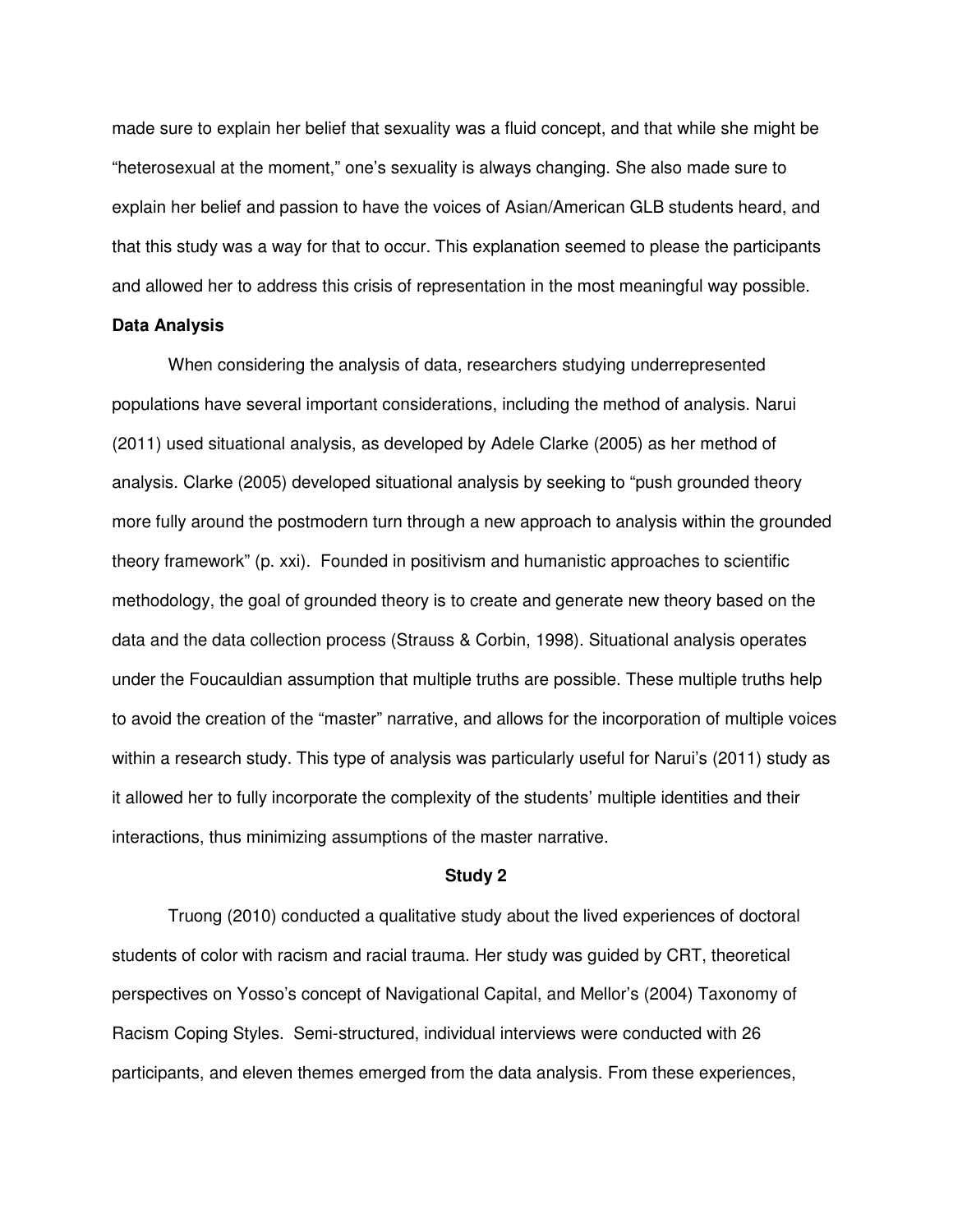students developed a set of strategies to ensure their well-being while responding to their racist encounters in politically savvy ways and fighting for racial justice (Truong, 2012).

# **Data Collection**

Truong (2010) used criterion sampling to select participants for the study. The first criterion was that the students must have been enrolled in doctoral programs, and completed at least one year of coursework in their respective programs. Truong wanted participants who understood the political context of their programs and who had experience navigating doctoral study, so Truong recruited participants who were in their second year or beyond. Fearing that she would be unable to recruit enough participants for the study, she also opened up participation to recent graduates within the past three years. Second, participants must have self-identified as belonging to a racial or ethnic minority group and be American citizens or permanent residents. Finally, the participants must have experienced racism and racial trauma.

Truong had to negotiate with her dissertation committee about the target sample for her study. The committee wished that only 10 participants be interviewed for the study. However, Truong was concerned about the committee's instance on the small sample. She felt that the participants' identities might be exposed in the presentation of the data as their racialized experiences may be distinct and identifiable. Participants may be subject to retaliation by their programs if their identities were revealed. Therefore, Truong negotiated with her committee to recruit more participants. She endeavored to recruit over 20 participants for her study. She hoped to have a diverse sample by race and ethnicity, gender, and discipline.

Truong encountered no major issues with recruiting participants. In a little over a month's time, 360 prospective participants completed the online questionnaire. One of the strengths of the recruitment strategy was that the message reached a large number of prospective participants through the use of social media. The recruitment message was distributed through Facebook, email, listservs, and Twitter. While the researcher was not a member of Twitter,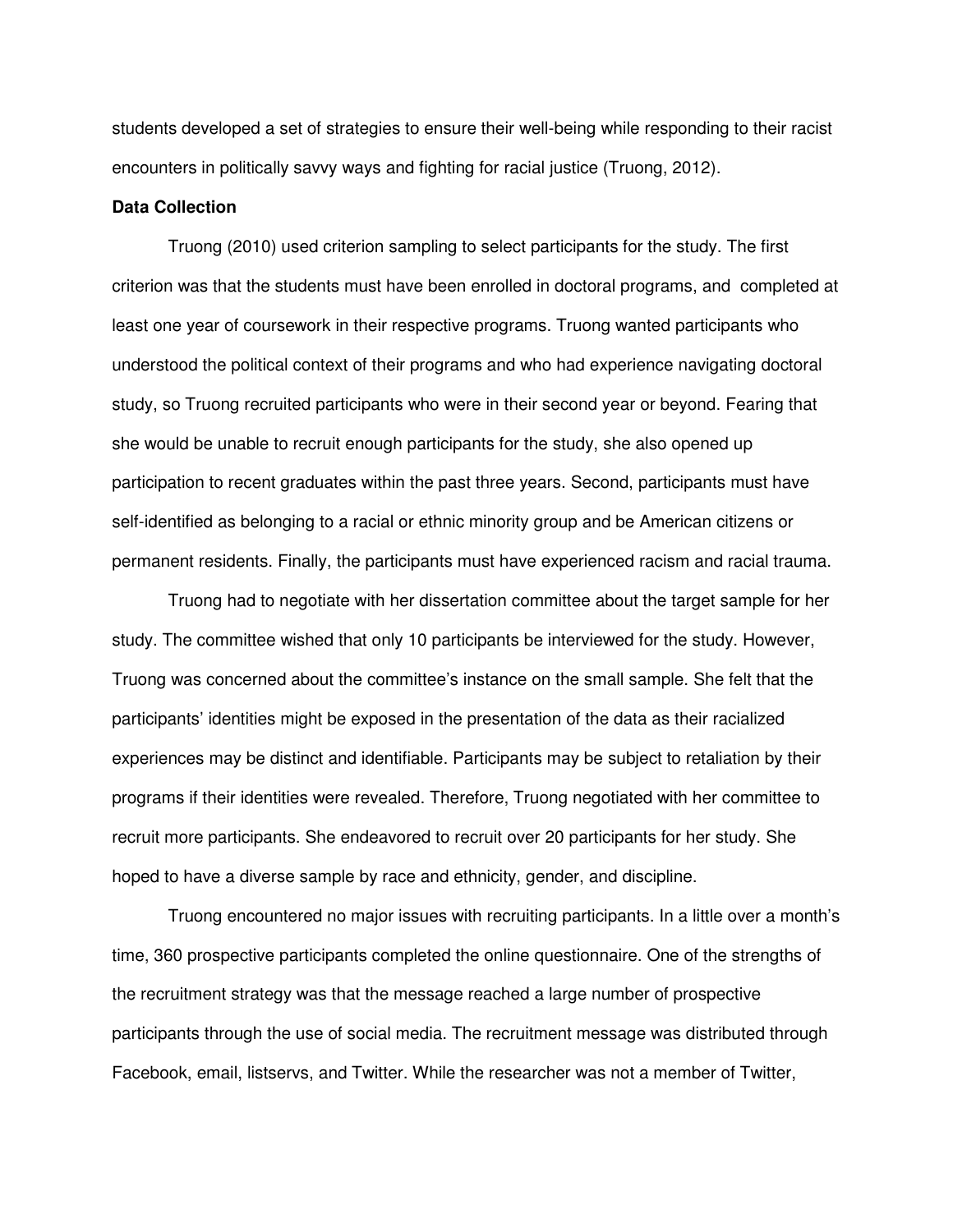several colleagues informed her they saw the message posted by other friends on Twitter. The researcher created a closed Facebook event and invited her friends to participate in filling out the initial recruitment questionnaire. In addition, she emailed those who filled out the form (whether or not they qualified to participate in the study) to pass along the recruitment message to others they knew who might qualify for the study. This way, the recruitment message reached a larger population and the researcher was able to evaluate the responses to the questionnaire for those who met the criteria for participation in the study.

The researcher was able to recruit those in education more effectively than other disciplines. Through outreach to listservs, she was able to recruit participants from other disciplines, such as public health and social work. The sample included 17 women and nine men. Eleven participants identified as Black or African American; five as multiracial; four as Mexican American; two as Chicana; three as Asian American; and one as Native American. The 26 participants from the study were from the following fields: Anthropology (1), Biomedical Science (1), Biostatistics (1), Business (1), Communications (1), Education (7), History (1), Psychology (2), Public Health (4), Race and Ethnic Studies (2), Sociology (1), Social Work and Social Welfare (3), and Women's Studies (1).

### **Participant Support**

Establishing trust with participants was of the utmost importance in the Truong (2010) study. The researcher was well aware that trust was a critical factor throughout the entire research process, during the recruitment process, data collection, data analysis, and presentation of the findings. Some prospective participants were willing to complete the questionnaire without question, while others posed questions about trust in completing the questionnaire. In these instances, the researcher contacted the prospective participants and had a conversation that often led to her disclosing her own experiences with racism and racial trauma in doctoral study. Truong also assured prospective participants of how she would try to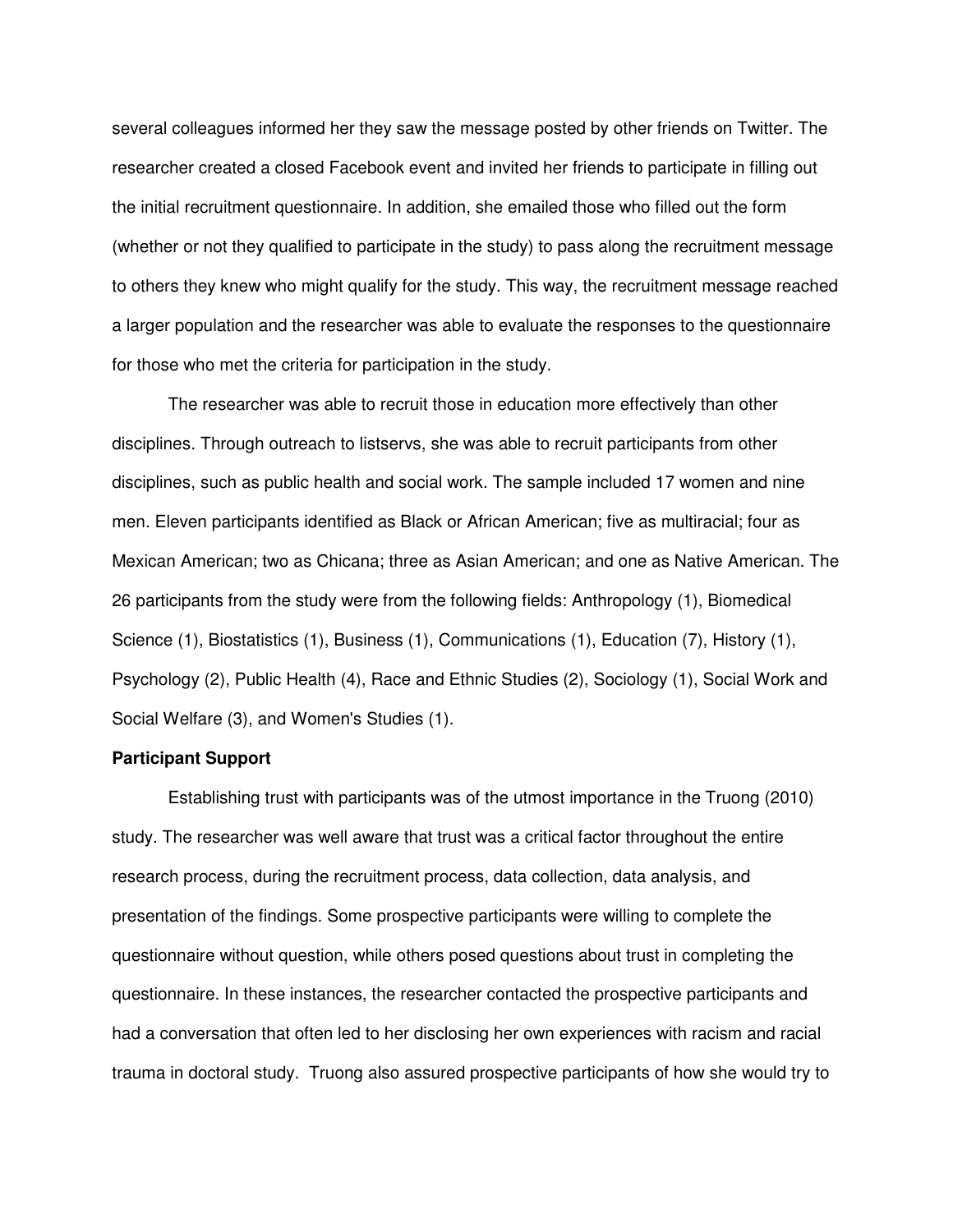ensure the anonymity of the participants as well as measures she took above and beyond those required by IRB or other entities.

While some prospective participants were hesitant at first, others freely completed the questionnaire and were willing to participate in the study. While trust seemed established through their willingness to participate, the researcher had a conversation with each participant about the research process at the beginning of the interview. She discussed why she wanted to conduct the study, how the data was going to be used, implications for the findings, and how the findings would be presented. One of the concessions that Truong (2010) made early on was to present pseudonyms for participants, but never matched the pseudonym with the participant's academic discipline. In addition, she created pseudonyms for people that the participants discussed during their interviews. Finally, she made these statements while the interviews were being recorded so these participants would have the transcripts in writing, which showed her willingness to work with these participants on their own terms. Many of these participants had been targeted and oppressed by their departments, and many of them ended up having to file complaints to show proof of their racialized experiences. They knew very well how to keep written records of their incidents. For their protection, it was important to have a written record of how their data was to be presented.

Truong (2010) also discussed how she came about making some of these decisions in ensuring the participants' anonymity. She had participated in two research studies as a doctoral student in which the researchers were unethical, and she certainly would not put participants of her study in similar situations. In one study, she was never given a consent form and was incorrectly told the goals of the study. The researcher then presented the findings of the study in a way that clearly identified her. Truong subsequently withdrew her participation from the study. In another study, the researchers never member checked with her, and misrepresented her interview data in the presentation of their findings. As someone who had negative experiences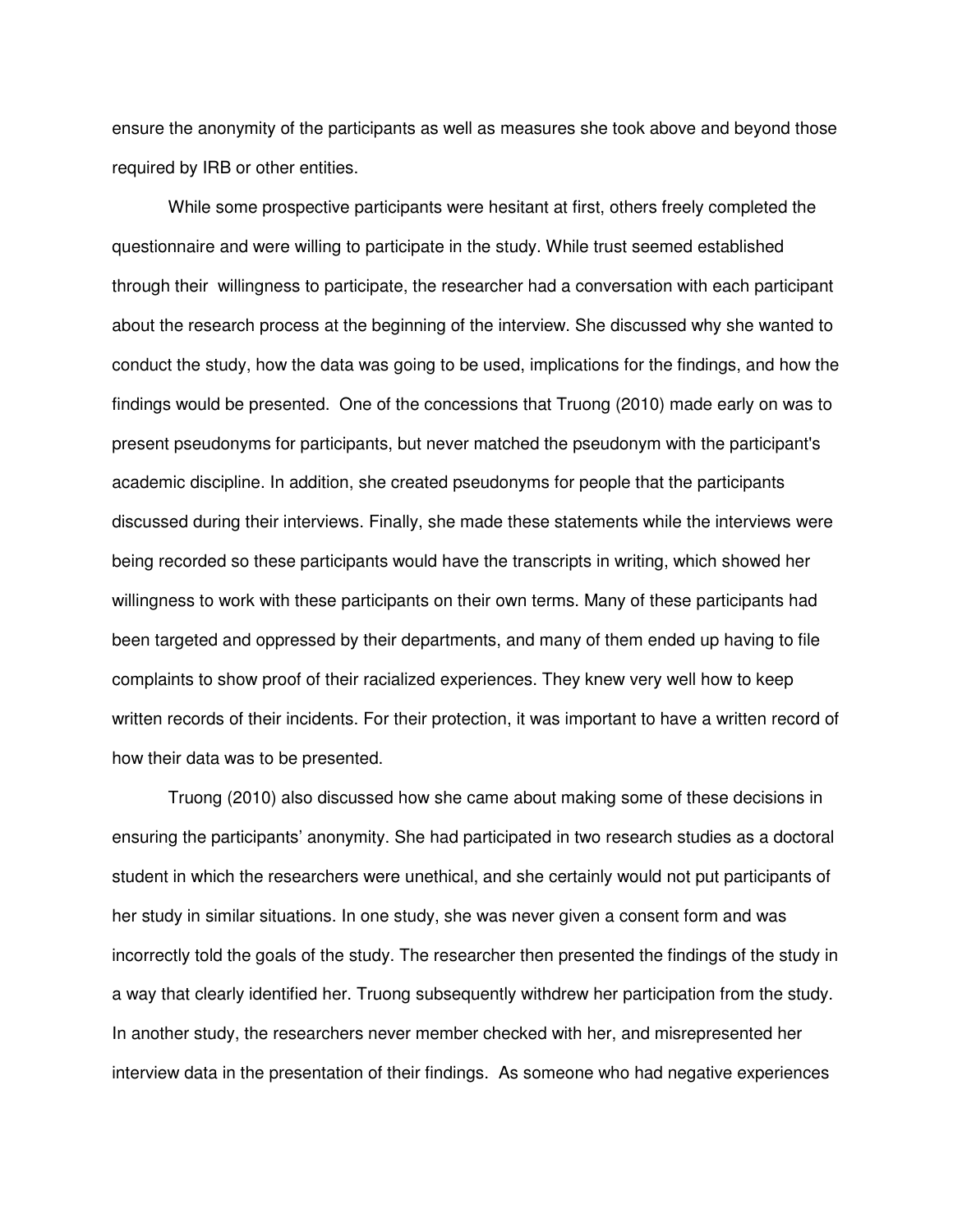as a research participant and also someone who experienced racism and racial trauma in doctoral study, Truong was adamant about protecting research participants and representing them based on their own perceptions and lived experiences. Throughout the process, she held herself accountable to the participants themselves. She maintained communications with participants throughout the research process, including but not limited to follow-up email correspondences, follow-up interviews, a minimum of two member checks, and including a participant on the peer debriefing team.

From this interview process, several of the participants expressed how much they appreciated the care Truong (2010) took in working with them on this research project. One participant stated how much she appreciated being included in the research process, and how collaborative the experience felt. Several of the participants also discussed how they had never had the opportunity to formally reflect on these experiences. Some of them expressed how having the opportunity to reflect and make sense of their experiences helped them heal. A Chicana participant discussed her experience participating in the study:

It's definitely been interesting because it's made me reflect on certain things, liberating in some others. I definitely think that the work you're doing is very positive and if I could contribute to it I think that's wonderful. Having to sit and think about that experience and then how it impacts you and how you think that you were affected by it I think that it's important to do that and I don't think we do that often enough. I think there has been a deeper analysis beyond what happened and so that has helped.

# **Participant Driven Interview Process**

Because of the importance of trust and confidentiality, the researchers wanted the participants to drive the interview process. In structuring the process, Truong (2010) was cognizant of the challenges participants may experience in discussing racism and racial trauma. During the interview, bringing up situations in which they were marginalized also brought back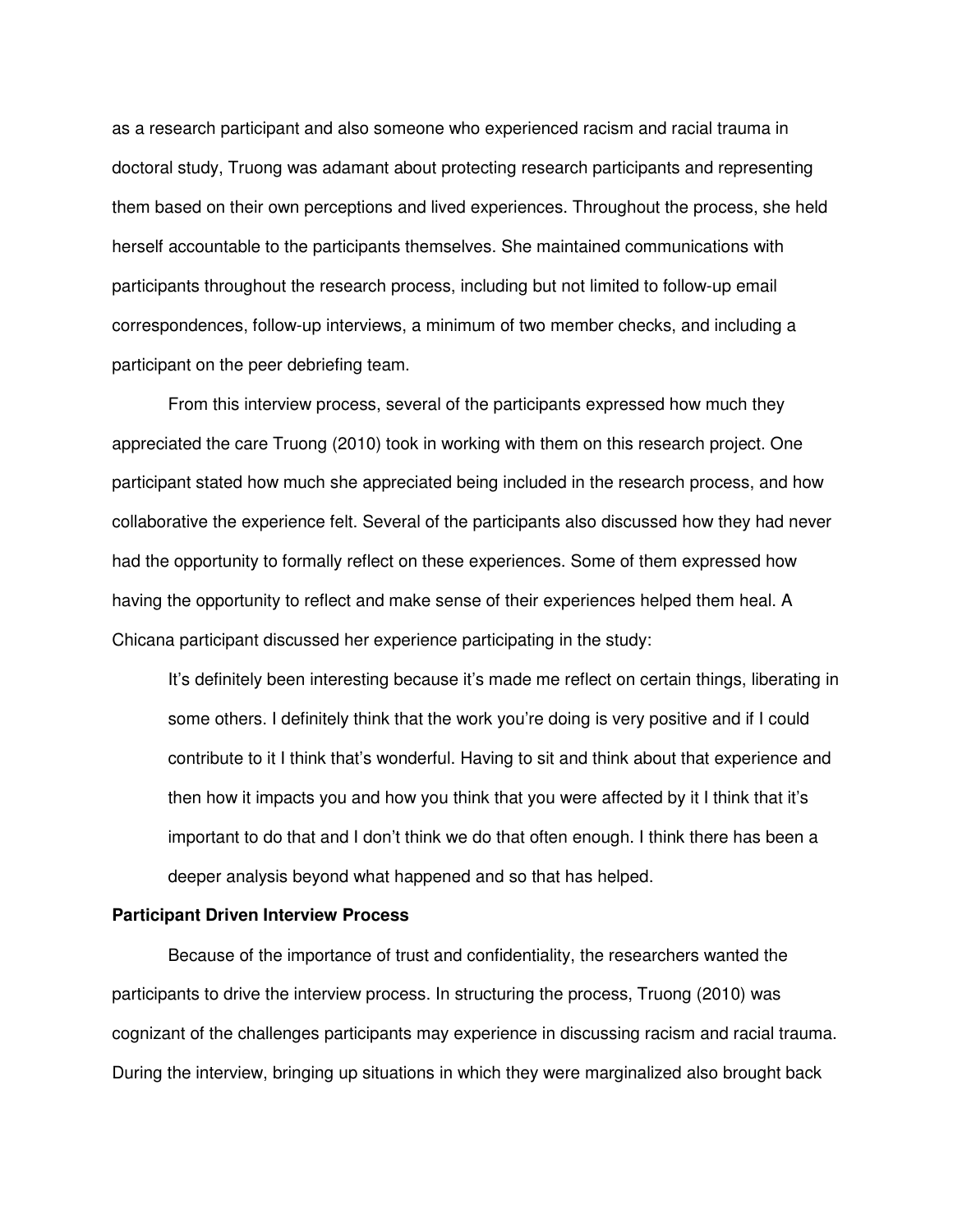emotions, such as anger and resentment toward the perpetrators. One participant mentioned experiencing symptoms of posttraumatic stress disorder and dissociation during the process. The interview was stopped and while the participant was willing to complete the interview at a later time, Truong did not want to the participant to experience this pain in recounting her doctoral experiences.

Being well aware of the fact that these instances could occur with any of the participants during the study, Truong (2010) made a concerted effort to make the interview process comfortable for the participants. Each interview started with Truong thanking the participant for her or his valuable time and insights. She gave a brief summary of the study and discussed the format of the interview. She reiterated confidentiality and the use of pseudonyms. Sometimes during the interviews when participants expressed concern about confidentiality, Truong made sure to discuss how her presentation of the findings would not indicate the participant's pseudonym with the institution or the discipline. She stated these considerations on record so that the participants would have a written copy of the conversation in the interview transcript. Finally, she asked participants if they had any questions before the interview started.

Truong (2010) was flexible in allotting time to the interviews. They were scheduled in a way that allowed participants to take additional time if needed. Participants were encouraged to take pauses or breaks between questions and within questions so that they could process some of their thoughts. Several of the participants made use of the flexibility to gather their thoughts during interviews, which led to detailed and rich descriptions of their experiences. Instead of leading the discussion, Truong listened intently and quietly. The interviews were semi-structured in format, which left room for follow up and probing questions. Truong (2010) was also flexible in terms of interview format based on participants' preferences. For example, she originally scheduled two interviews with participants, with a split in the interview protocol. However, some participants expressed how important it was for them to get through all of the raw emotions in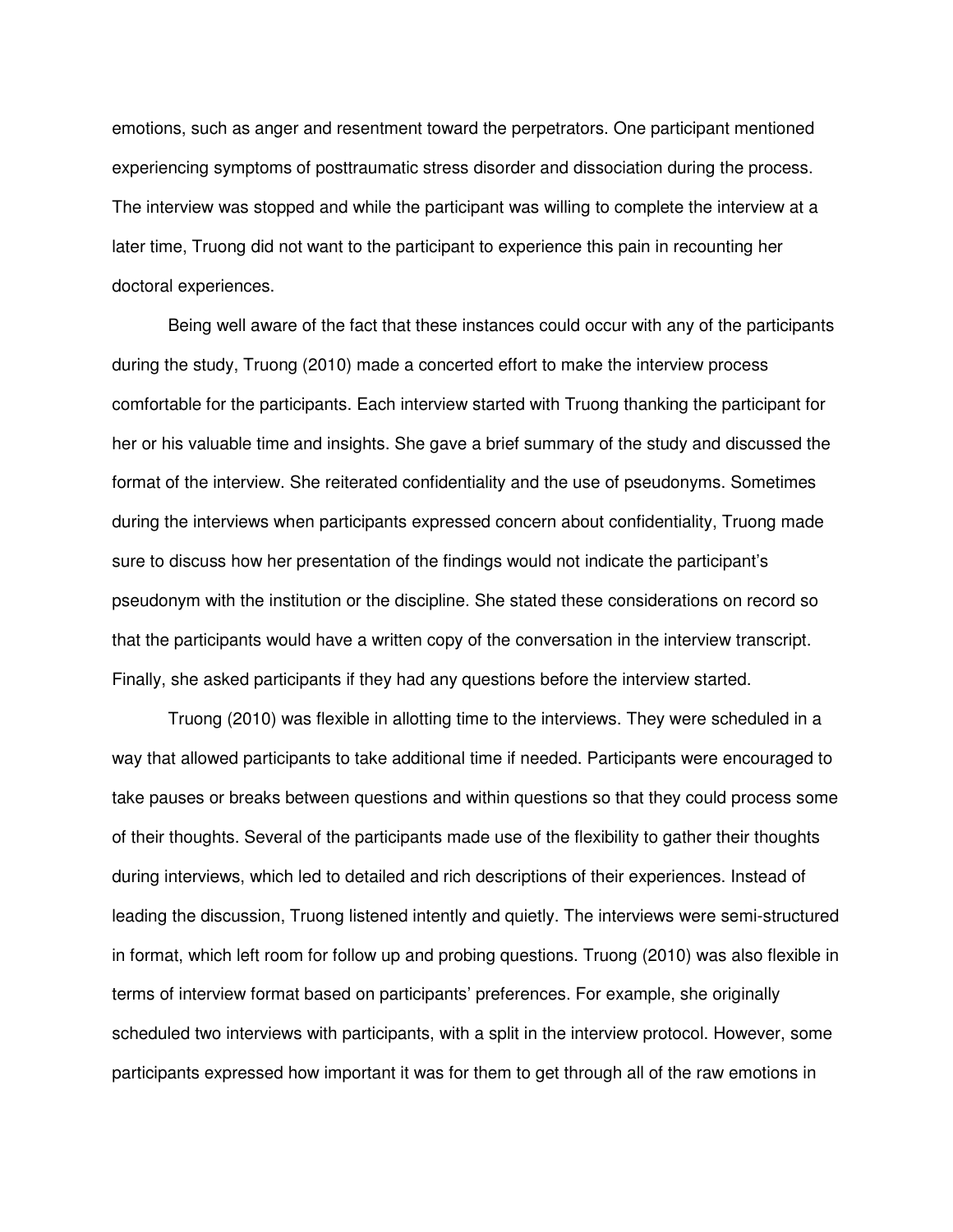one sitting. Therefore, the researcher catered to each participant's needs, conducting one longer interview or two or more shorter interviews if needed.

Reciprocity was extremely important within this study. Truong (2010) did not offer any prospective participants incentives for taking part in the study. However, she provided each participant with a small gift after the interviews were conducted. Gifts consisted of a meal, a \$10 gift card, or a \$10 USB jump drive. These individuals devoted a significant amount of their time corresponding with her. This time included participating in interviews, member checks, data analysis, and findings presentation. In some cases, the communications with participants have continued. The relationships that the researcher fostered with some of the participants have lasted until the present day. Several of them have become close friends and colleagues to the researcher. They have provided each other with social support and encouragement through and beyond doctoral study.

Participants were more actively involved in the research process by driving the interviews. They were well versed in research as doctoral students, and knew about the history of research exploitation of marginalized populations. Therefore, having additional control and ownership to drive the interview process at their own pace allowed the participants an opportunity to reflect on their personal experiences at their own pace. It also solidified the trust that developed between Truong and the participants.

In reflecting on her experiences with interviewing participants using this flexible process, Truong learned several things that may be helpful for future researchers. Having a flexible interview process benefited both the participants and researcher. The participants felt more at ease in sharing their stories, sometimes very traumatic narratives. The researcher established rapport with the participants more quickly, and participants were willing to share more in depth information with the researcher after pausing to think and reflect on their doctoral experiences. Future researchers should be flexible, spontaneous, and comfortable in handling last minute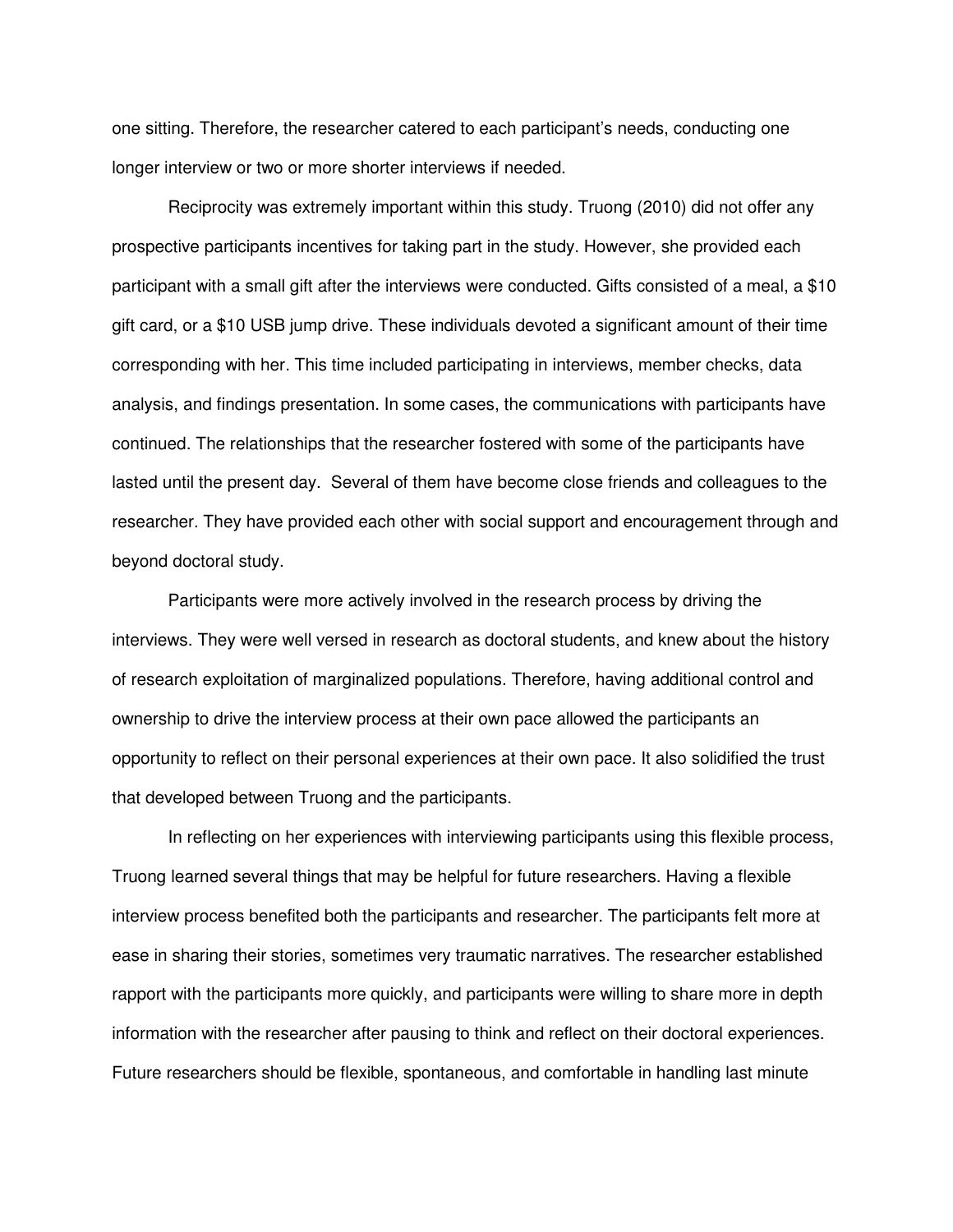scheduling modifications. For instance, future researchers should try to schedule as few interviews on the same day as possible so that they could possibly spend more time with a participant whose interview is longer than the estimated two hours. In addition, researchers should be prepared to postpone interviews if participants need to take a break from recalling traumatic experiences. Essentially, flexibility not only refers to the interviewing process, but to the researchers conducting the study. As Nutov and Hazzan (2011) suggest, along with flexibility, researchers should also recognize the emotions that participants exhibit during the interviews so that they can act in ethical ways by postponing interviews if participants are experiencing further trauma from recounting their experiences.

## **Data Analysis**

Truong (2010, 2012) did not encounter any major issues with data analysis. Truong (2010) utilized the qualitative approach of empirical transcendental phenomenology for this study. . Phenomenology has philosophical and scientific underpinnings that date back to Edmund Husserl (Moustakas, 1994). This approach is focused on studying the lived experiences of individuals as it relates to their consciousness and perceptions surrounding a particular phenomenon. From these lived experiences, interpretations will be made about the essences. Empirical transcendental phenomenology, which was developed by Moustakas, relies less on interpretations of the researcher and more on participants' insights than heremeneutic phenomenology. It also has a prescribed set of procedures. For instance, the researcher brackets by acknowledging her or his own personal experiences and biases. This post-positivist methodological approach seemingly contradicts the author's critical, cultural, and constructivist research paradigm. More particularly, this researcher embraced her subjectivity (Glesne & Peshkin, 1992; Neumann & Peterson, 1997), and disagrees with the notion that objectivity exists as it is a part of dominant ideology that is espoused to maintain White supremacy (Sol rzano & Yosso, 2002). The researcher intentionally chose this method for its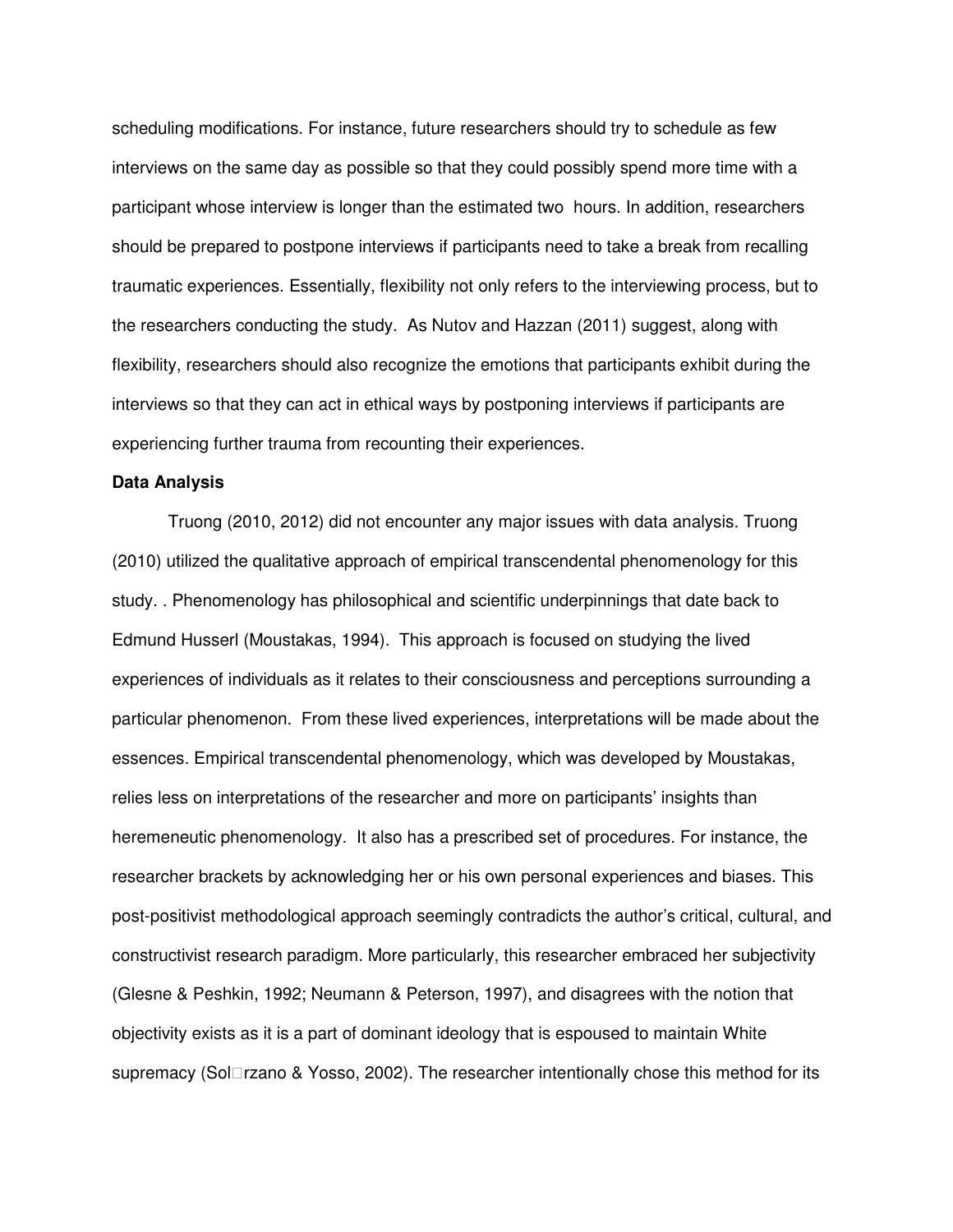bracketing procedure, not to reduce bias, but to better ground the participants' voices as she saw them as experts in interpreting their own lived experiences. This approach worked well for analyzing the racialized experiences of doctoral students of color because they were knowledgeable about how they navigated through their primary, secondary, undergraduate, and graduate doctoral experiences (Moustakas, 2004). In addition, several of them studied Critical Race Theory, so they reflected on their experiences using this framework and adopting it in their personal lives. Therefore, transcendental phenomenology was an appropriate method, because these doctoral students and recent graduates were able to articulate, interpret, and make sense of their own lived experiences. Like situational analysis, transcendental phenomenology allowed Truong to more fully present the participants' voices and lived experiences as they made sense of it. In addition to grounding the voices of participants, the researcher engaged the participants in trustworthiness activities.

# **Trustworthiness**

Truong (2010) devoted a lot of time and effort to trustworthiness and quality assurance in this study, combining it with establishing trust with the participants in the study as well as data analysis. She member checked with each participant at least twice. Each participant was provided with an interview transcript to confirm the interview data were accurate. Each participant was also provided with two additional documents: a final draft of the study abstract and sections of the text from the findings section of her dissertation that mentioned their pseudonyms and racialized experiences. Participants were asked about the accuracy of the analysis and presentation. Interestingly, only one participant requested a minor word change in the presentation of her quote. Several of the participants expressed interest in reading the dissertation, and satisfaction from having contributed to the study. One participant stated the following to the researcher. "Your abstract looks fabulous. I would read your dissertation cover to cover! I am glad that I could participate in research of such importance." Three of the study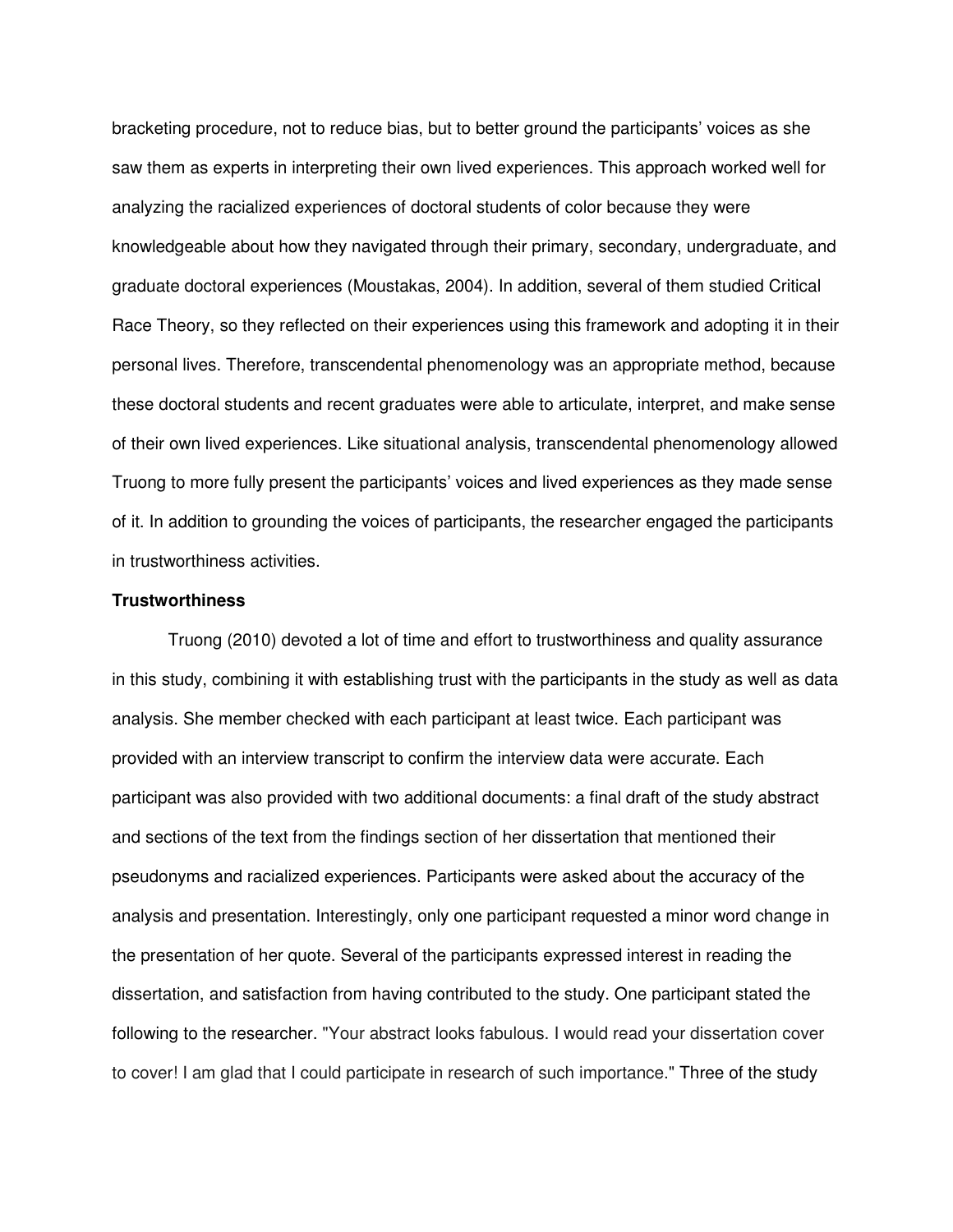participants attended Truong's dissertation defense and one participant came to support her during her doctoral commencement.

Truong (2010) was careful to invite members of the peer debriefing team who studied Critical Race Theory, had experiential knowledge about race and racism, and those who employed qualitative research methods. In convening this team, the researcher was intentional and invited one participant to be a member and provide additional feedback on analysis. Besides the official peer debriefing, several nonofficial peer debriefing sessions have occurred with participants. Since this study was completed, the researcher has worked on several manuscripts and conference presentations in which participants have provided valuable feedback and support. For example, some participants have attended conference sessions, looked at the materials before presentations, and commented after the presentations. Because of the close relationships that the researcher has been able to foster with many of the participants, she has been able to rely on the expertise of participants by member checking and peer debriefing**.** 

### **Study 3**

McMickens (2012) explored how HBCUs socialize and prepare Black students to respond to racial realities and encounters with racism they may experience in predominantly White workplace settings and graduate programs. With a grounded theory research design, McMickens also examined the racial realities and preparedness that Black graduating seniors at HBCUs anticipate as they enter predominantly White environments. Furthermore, McMickens interviewed HBCU alumni to assess how they respond to racism in predominantly White postundergraduate settings. The first phase of the study involved 24 individual, semi-structured interviews with HBCU alumni. The second phase involved 11 focus groups with 58 graduating seniors at six HBCUs (three public and three private). A total of 82 participants were interviewed. The findings from this study led to the development of a theoretical model. The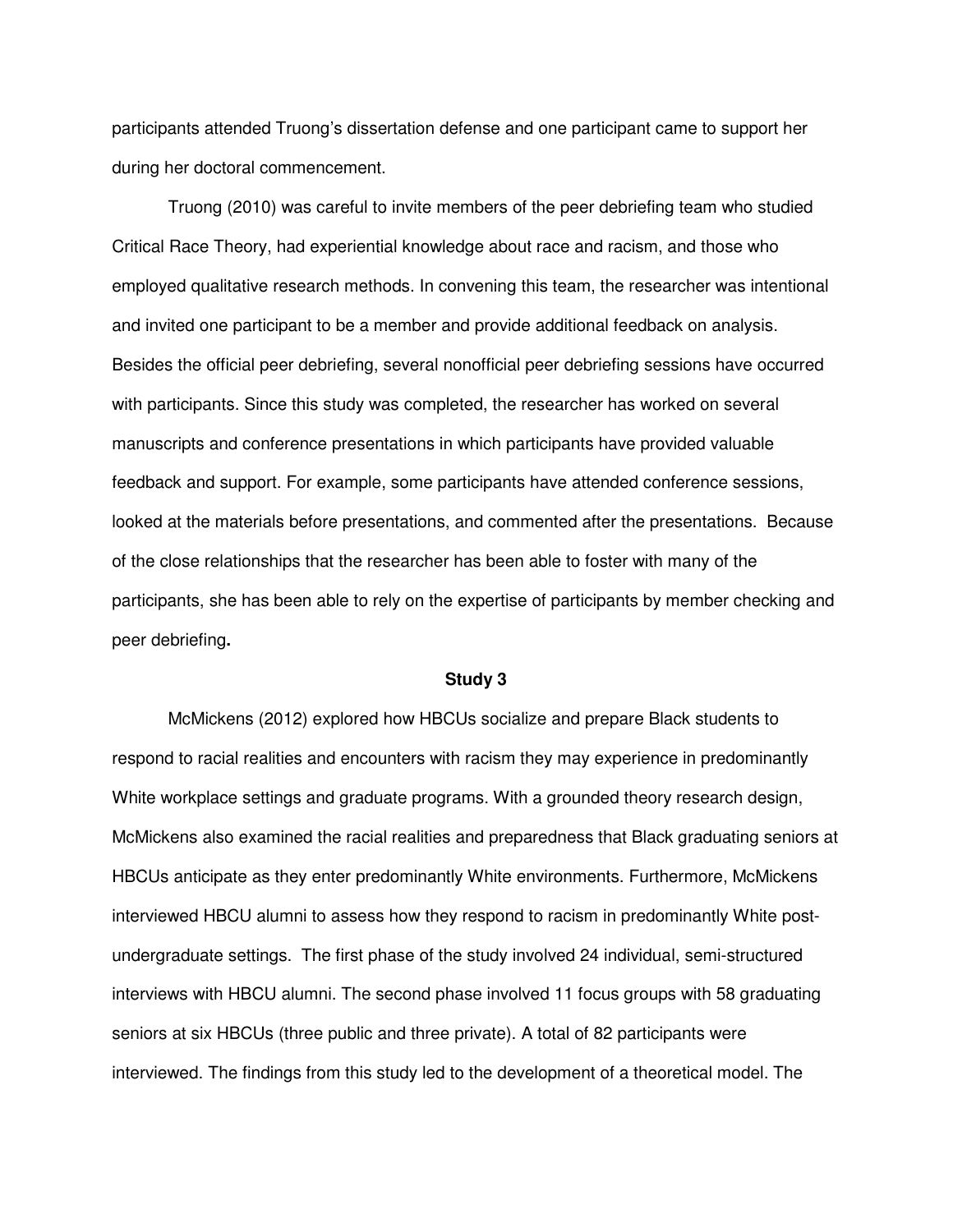participants ascribed their racism readiness to pre-college socialization and four institutional factors: safe space, personal empowerment, learning cross context while learning etiquette, and socializing exceptionalism.

#### **Data Collection**

For the Black senior focus group participants at HBCUs, McMickens (2012) found it challenging to gain access to some of the research sites due to the sensitive and perceived controversial nature of the research topic—racism readiness. Upon contacting the senior student affairs officers (SSAOs) and/or student leaders at several HBCUs, the researcher was often redirected to the Institutional Review Boards for additional approval of the research study, which is a standard research practice. However, occasionally, the host IRB office mandated additional conditions. For example, one of the public HBCUs required McMickens to gain IRB approval beyond the primary documentation from his home institution. After completing the other IRB process, certain parameters had to be in place in order to recruit and interview students.

Specifically, a student affairs educator had to be on site at the times in which the researcher conducted the interviews with students. In addition, the IRB guidelines indicated that the supervising student affairs educator was solely responsible for the recruitment of students; therefore, the researcher was not allowed to recruit his own participants. These parameters, coupled with the reality that most of the students at the university commuted, created a structure that made it more challenging for the researcher to recruit students during regular business hours, but during times that were agreeable with the participants commuting schedule. When access to the site was granted, it was imperative for McMickens (2012) to establish rapport with the supervising student affairs officer, introduce himself to other institutional decision makers, and inform the community about the ways in which the research may have implications for HBCUs.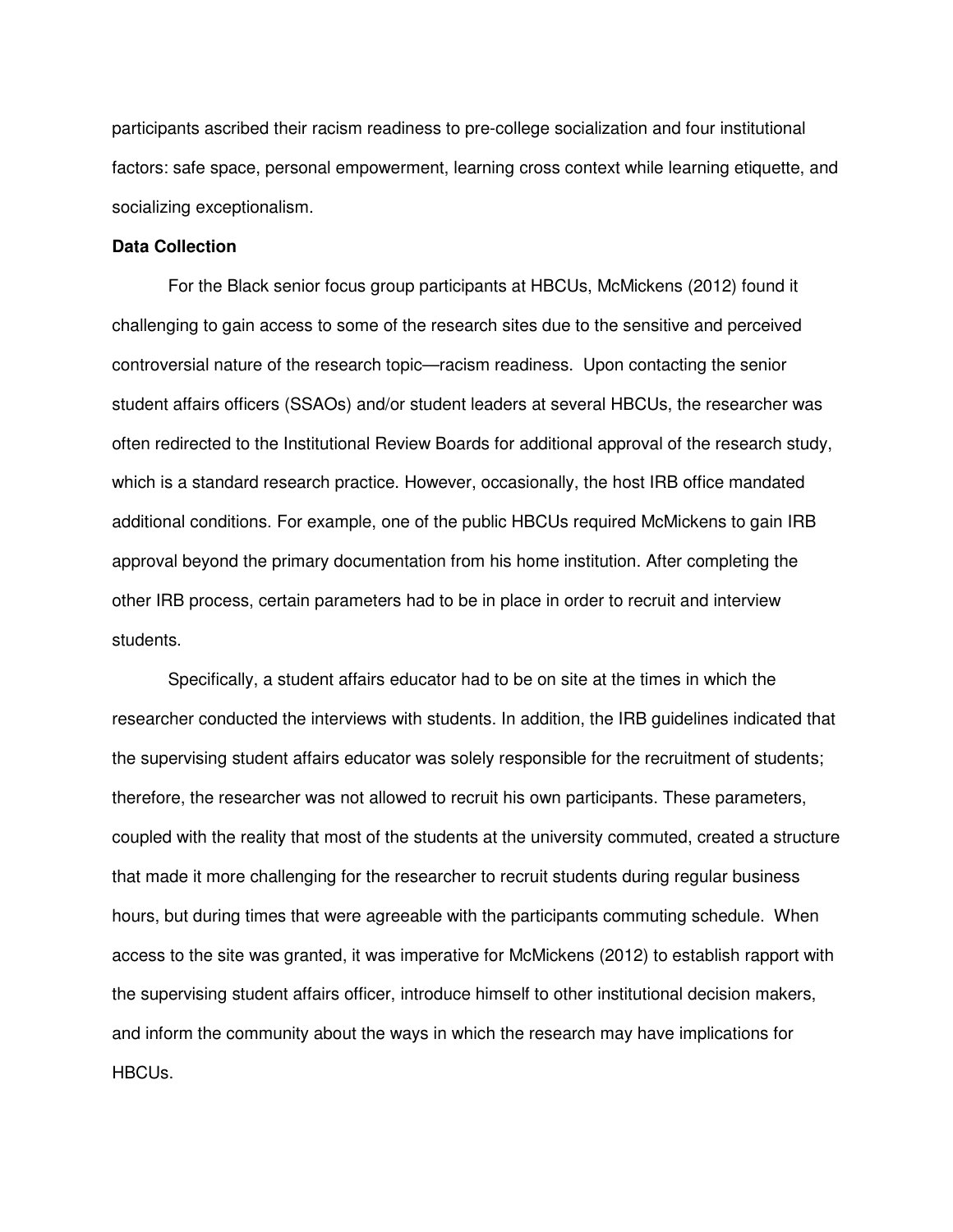# **Participant Support**

In the data collection phase of the racism readiness study, McMickens (2012) developed a working relationship with study participants by taking some important steps. First, he established rapport by welcoming and greeting each participant to the focus group sessions and informing the participants that he is a Black alumnus of an HBCU, has experienced racism, and would like to engage them in a research discussion about their readiness for, and anticipation of, post collegiate environments. Second, he explained that the conditions of the informed consent process emphasizing that the study is voluntary, maintained that he will ensure confidentiality and anonymity, and may have implications for HBCUs. Third, throughout the focus group sessions, he encouraged participants to be honest, frank, and forthright about their preparatory and anticipatory experiences about race and racism.

There is an affinity among the lived collegiate experiences of persons who attend HBCUs (Allen, 1992; Fleming, 1984). Relationship building occurred prior, during, and after the focus group sessions. The researcher encouraged the participants to inform him about their post college whereabouts as another way of building relationships with participants. Many contacted him via email and social media to tell the researcher about their progress in workplace settings and in graduate school. McMickens (2012) was intentional about disseminating his contact information to each focus group participant. Since several indicated an interest in graduate school, they were encouraged by his passion for research and he has kept a relationship with many of the participants.

Unlike the presentation for individual interviews, other ethical considerations should be considered when presenting focus group data. McMickens (2012) maintained a threaded conversation of several focus group participants to ensure anonymity of participants' sensemaking of ideas. Threaded conversations enable the reader to be less inclined to identify a participant, and more likely to see the similarities and differences of several persons who have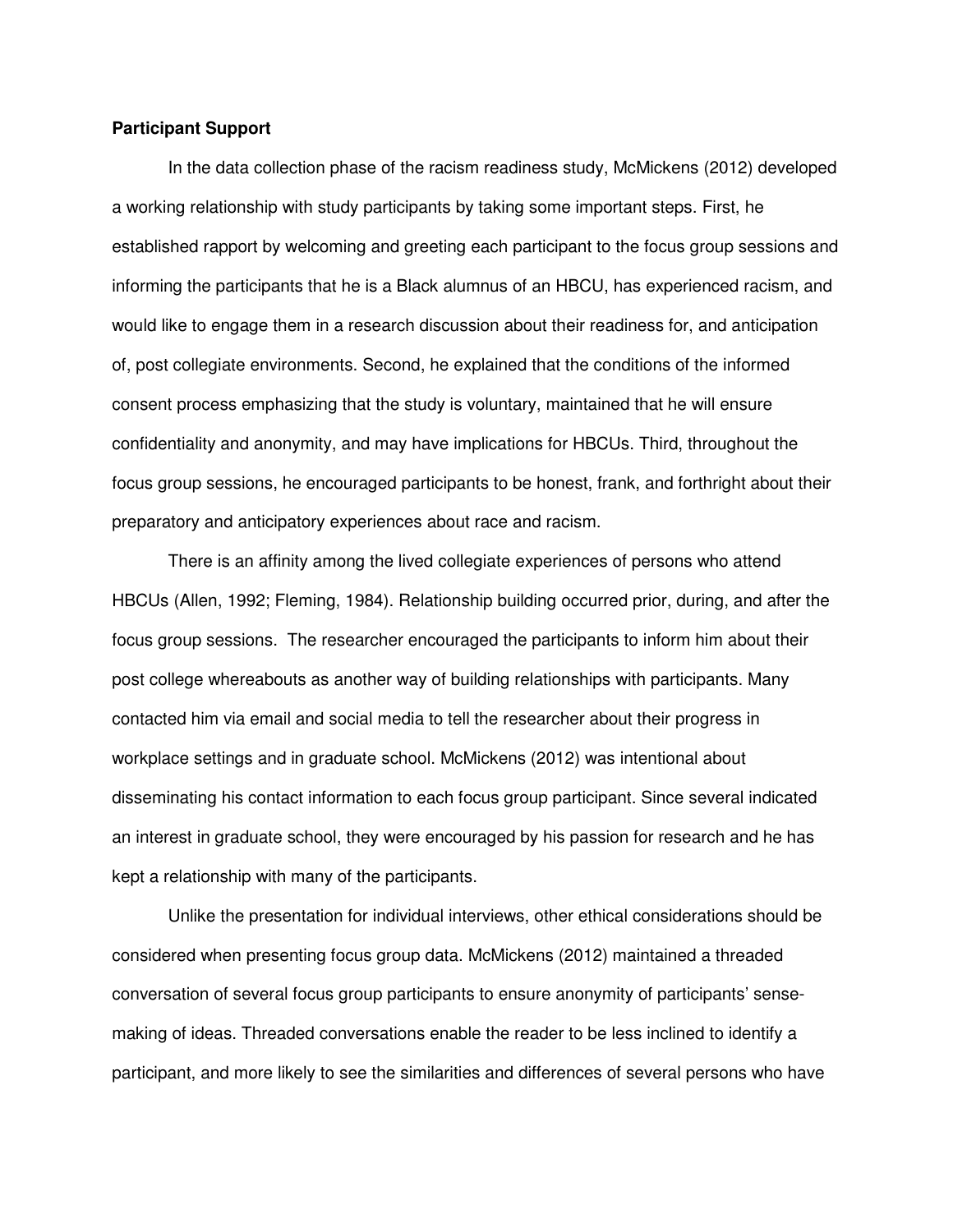shared properties. In this study, those shared properties were graduating seniors who were either entering graduate school or predominately White workplace environments.

# **Data Analysis**

McMickens did not experience significant issues with data analysis. Constructivist grounded theory (Charmaz, 2006),traditional grounded theory, and open, axial and selective coding techniques were employed (Corbin & Strauss, 2008; Strauss & Corbin, 1998). Constructivist grounded theory allows the researcher to be reflexive and transparent about biases brought to the research process. This method is a contrast from Corbin and Strauss who call for strict objectivity. The researcher utilized memoing and coding throughout the data collection phases to generate a theory that explains a process, which is the main purpose of grounded theory research. Memoing involved transcribing the researcher's ideas, thoughts, and assumptions about the developing theory (Creswell, 2012). Charmaz (2006) described memo writing in greater detail, "Memo writing constitutes a crucial method in grounded theory because it prompts you to analyze your data and codes early in the research process" (p. 72). This type of blended data analysis was useful for McMickens's (2012) study as it allowed him to fully understand the experiences of the research participants, and his own assumptions and biases about the research.

# **Trustworthiness**

For McMickens (2012), the historical legacy associated with his research impacted his data analysis. Much has been written and re-told about the ways African Americans have been treated unethically in social science and healthcare research (Gamble, 1997; Jones, 1993; Reverby, 2009; Washington, 2007). Gamble (1997) described this distrust in the following way, "Black Americans' fears about exploitation by the medical profession date back to the antebellum period and the use of slaves and free Black people as subjects for dissection and medical experimentation" (p. 1773-1774). Moreover, arguably one of the most infamous studies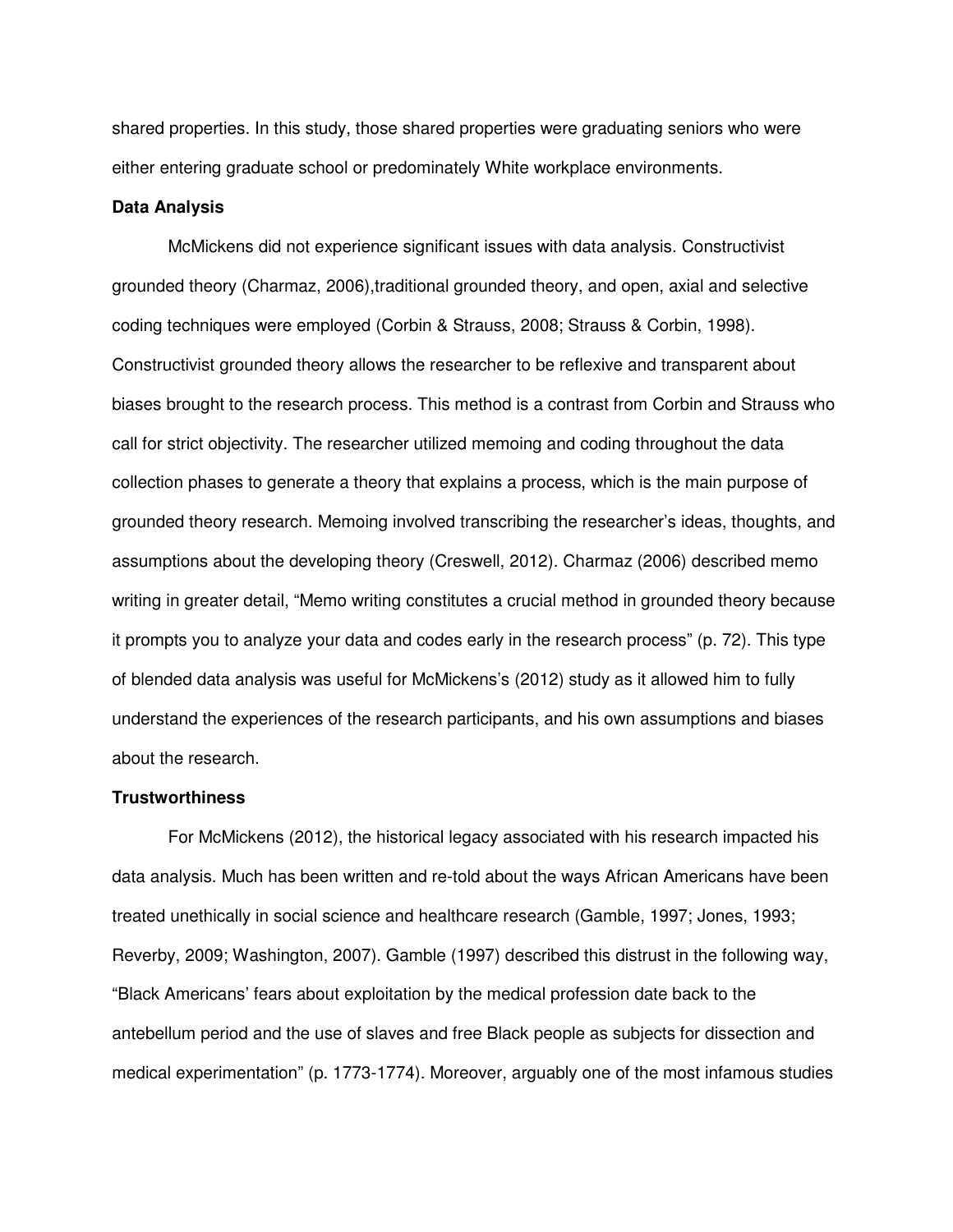was the U.S. Public Health Service Syphilis Study (The Syphilis Study) at Tuskegee which involved a clinical study of untreated syphilis in African American men who thought they were receiving free health care from the U.S. government. When penicillin, a cure for syphilis, became available, it was still intentionally withheld from the Black men. This lack of disclosure resulted in death for the men, and subsequent infections for their wives and children. Although another forty years has passed since this study, issues of trust and validity are paramount when involving African Americans in medical and social science research (Washington, 2007). The lack of trustworthiness and quality assurance in the aforementioned past studies informed the strategies employed by McMickens in the racism readiness study.

Upon the completion of the focus group and individual interviews, McMickens (2012) gave the participants copies of the transcripts. Although no one modified the transcribed words, this step was crucial in facilitating trust among the researcher and participants. Additionally, the researcher juxtaposed the focus group data (graduating seniors transitioning into predominantly White post-undergraduate settings) with the individual interview data (alumni currently navigating predominantly White post-undergraduate settings) to check for confirmatory and contradictory suppositions related to the main theme—preparation. Finally, McMickens vetted the culminating racism readiness theoretical model with the study participants. The study participants affirmed that the researcher captured their process. Concurrently, McMickens was intentional about giving voice to his participants, which countered the master narrative often told about African American students. McMickens gave participants ample opportunities to respond to the transcript data, incorporated verbatim quotes from the participants, and relayed how his own experiences relate to his role as the researcher.

#### **Summary of Research Studies**

In recruiting members of underrepresented groups into a research study, researchers need to remember that participants have multiple factors to consider, including fear of retribution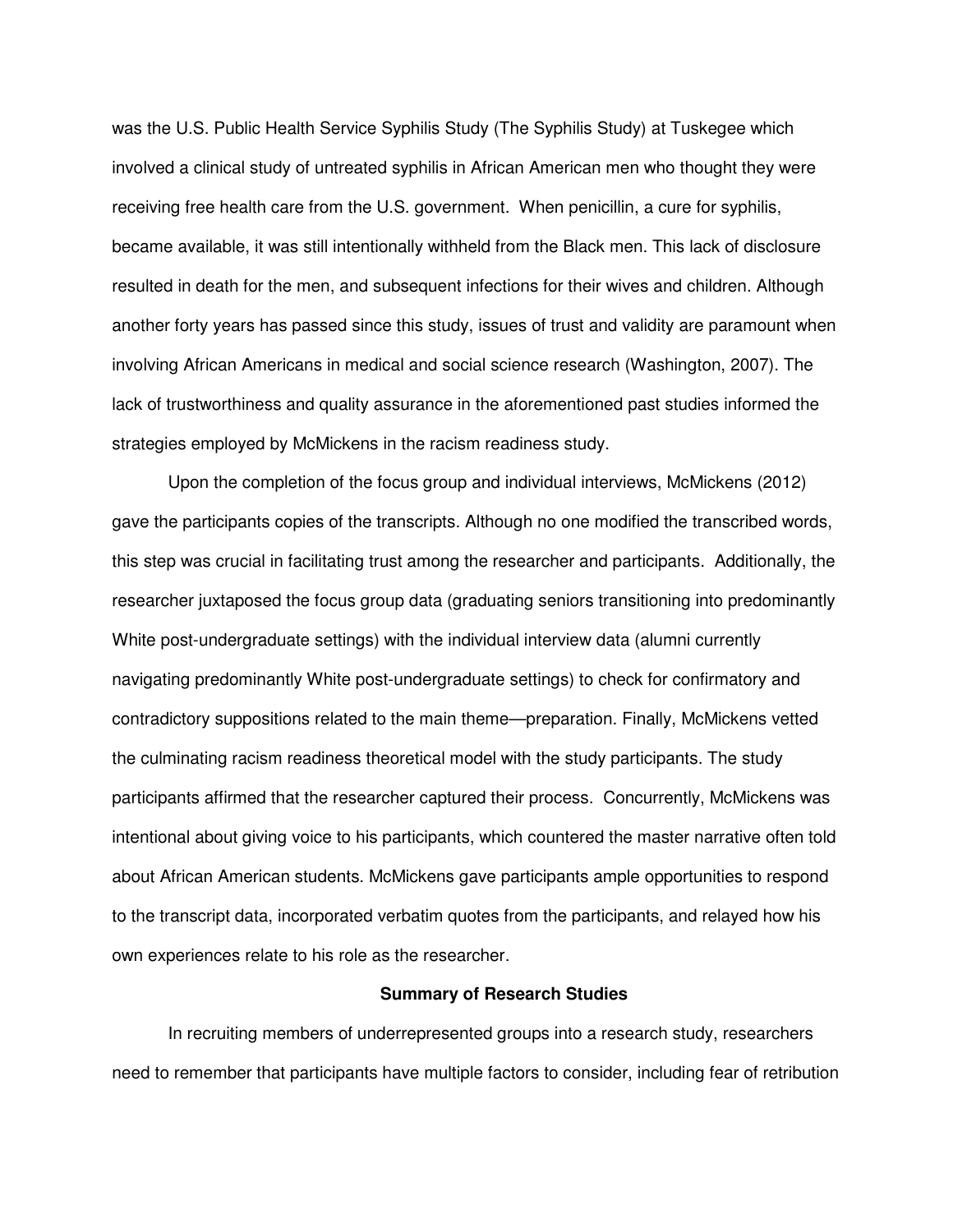or being "outed" to the majority population. It is important to remember that this fear of being outed extends beyond knowledge of one's sexual orientation, and includes the potential of not being hired and/or recruited for positions post-graduation. These factors can lead to administrative challenges when recruiting participants and can cause researchers to reconsider their recruitment methods or else work to carefully establish rapport with the appropriate consistencies.

For both Truong (2010) and McMickens (2012), being extremely transparent about the interview process and upfront about the possible consequences were vital to the success of their studies. Because study participants faced potentially harmful consequences by participating in the study, they needed to be assured that confidentiality was being maintained. In addition, all three researchers not only developed trust with participants, they also developed friendships. Glesne (2011) states that formed friendships are not detrimental to the research process as long as the researcher maintains all ethical considerations. She also poses the question. "should you use such data from individuals who disclose information to you as a friend rather than as a research participant?" (p. 171) Truong and McMickens respond quite simply that they asked their participants if they could use the information they provided. In working with participants in the study, the authors offer suggestions to share with future researchers who plan to work with and study underrepresented populations. First, researchers should show sincerity in working with participants in their studies as they are the experts. Second, researchers should be transparent throughout the research process, particularly as these participants come from marginalized populations. The informed consent form can help guide the researcher during the pre-interview process as well as throughout data collection and data analysis. Finally, the researcher should be patient when working with participants. For instance, some of the questions in the interview protocol may be new to the participant and therefore, they may need additional time to reflect and make sense of them.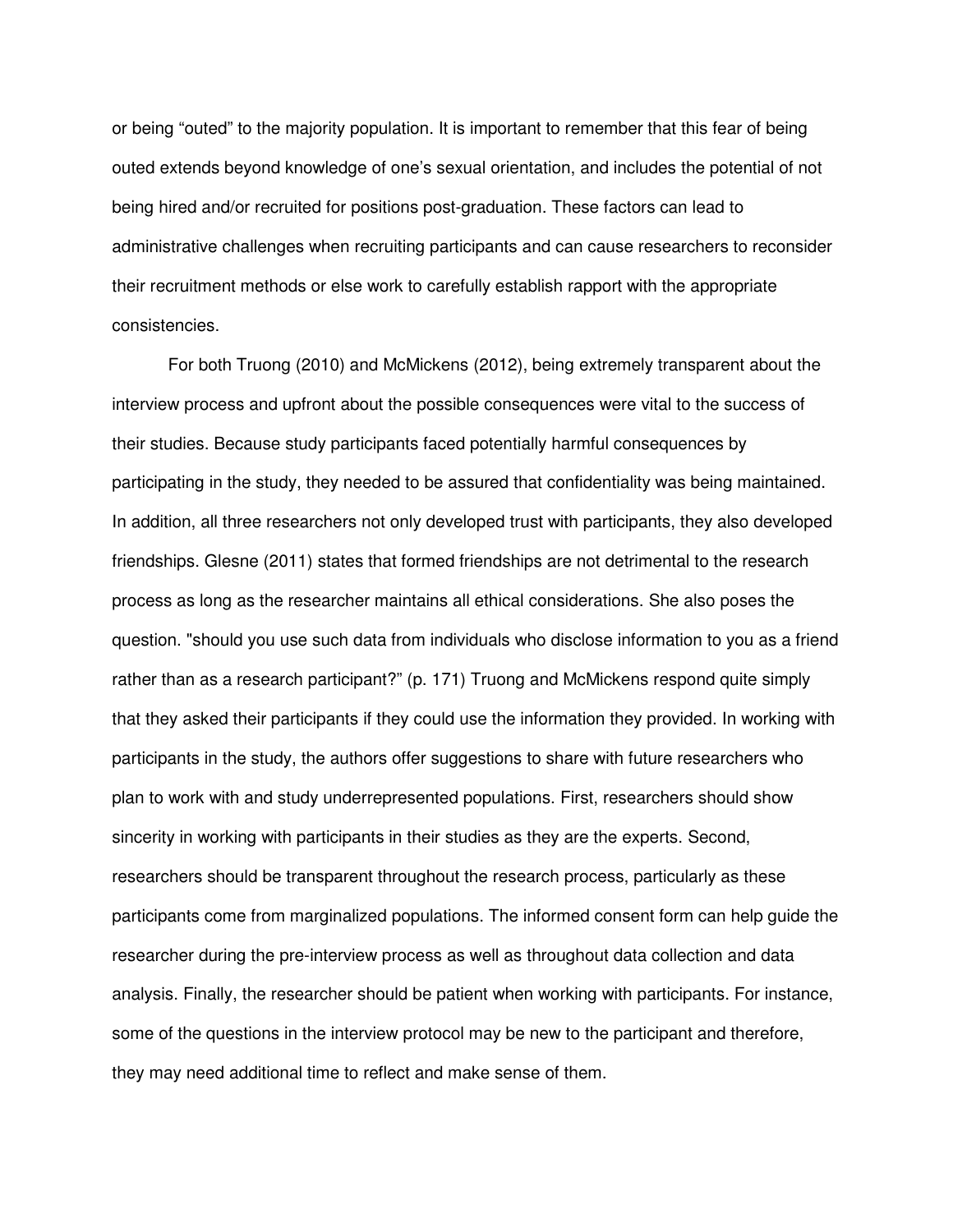Overall, as a way to further the trust among participants, Truong (2010, 2012) and McMickens (2012) established several trustworthiness methods within their analysis using methods such as member checking, peer debriefing, and establishing an audit trail. In doing so, McMickens was able to address the historical legacy and distrust established with research on African Americans. Establishing trust is important because it allows African Americans an opportunity to have their voices included. Truong was able to further her relationships with several participants, and has continued to work towards giving her participants a voice in the research process. It gives these participants power in the research process whereas they have often felt powerless in their doctoral experiences.

#### **Implications**

Historically underrepresented populations have traditionally been silenced by the research literature. When they have been studied, their experiences have often been distorted, as evidenced by The Syphilis Study (Reverby, 2009). This lack of voice could be due to the fact that methodologies have traditionally focused on studying the populations as separate entities rather than collaborating directly with these groups. By outlining the challenges faced when working with these populations, we wanted to help doctoral student researchers and early scholars interested in working with these groups gain an additional appreciation for their lived experiences. Researchers wanting to study underrepresented groups should have specific tools or knowledge that fully considers the needs of these groups. While the textbooks that we read provide some guidelines, these books are not a "one size fits all." All researchers should have special considerations for the populations they work with. As Knight and Cross (2012) point out, researchers need to have a contextual approach to their methodology. For underrepresented populations, these issues could include potential breach of confidentiality, violation of trust, and issues of respect.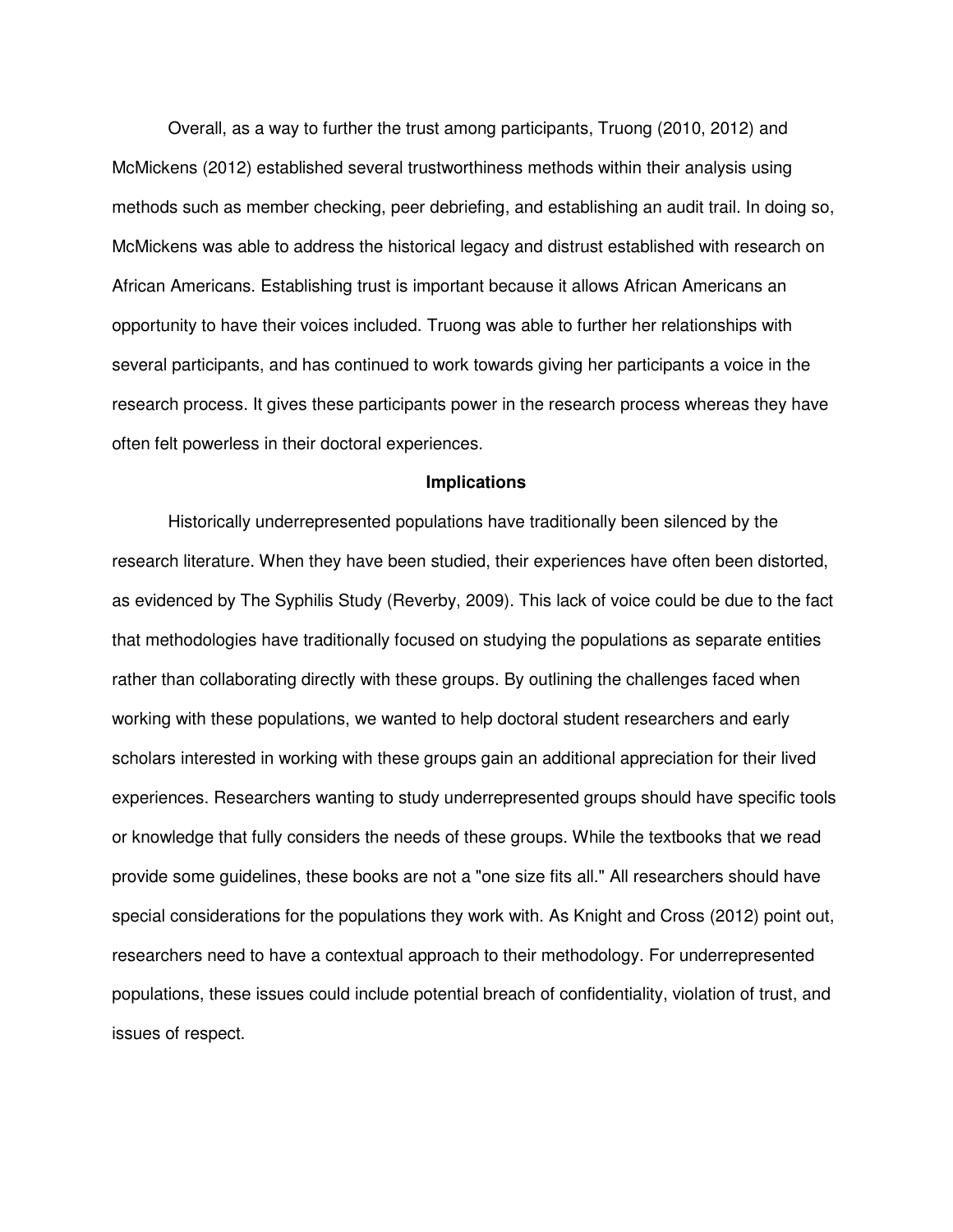As the demographics of the American college student changes and more graduate students choose to study underrepresented and emerging populations, we believe that this information should be incorporated into their education. While a full course that addresses these issues may not be realistic, having this information incorporated within any qualitative course (with methods such as sample case studies) would assist doctoral students as they work towards becoming emerging scholars within the field. Because work on underrepresented populations is becoming more prevalent within the field, textbook writers should consider developing sections on how best to work with these populations and also include ethical implications for the work. Faculty could also incorporate books on indigenous research so that students have the tools they need to fully study these groups (Chilisa, 2012; Tuhiwai Smith, 1999).

In capturing participants' voices within the research, we wanted to reach beyond the "master" narrative associated with more traditional qualitative research. In doing so, we sought to elevate our research beyond the more traditional forms into the realm of critical race methodology (e.g., Solórzano & Yosso, 2002). While we still utilized techniques associated with more traditional qualitative research (such as member checks, peer debriefers, etc.), we challenge future researchers to continue to elevate their methodological choices beyond the "master" narrative and further explore alternative research methods, including participatory research and decolonizing methodologies (Chilisa, 2012; Tuhiwai Smith, 1999). Doing so will only further our understanding of these experiences of these groups and help us to better serve them within the educational field.

# **Conclusion**

Tuhiwai Smith (1999) argued that maintaining ethical boundaries within the context of research with historically underrepresented populations is of utmost importance, particularly as research "has traditionally benefited the researcher and the knowledge base of the dominant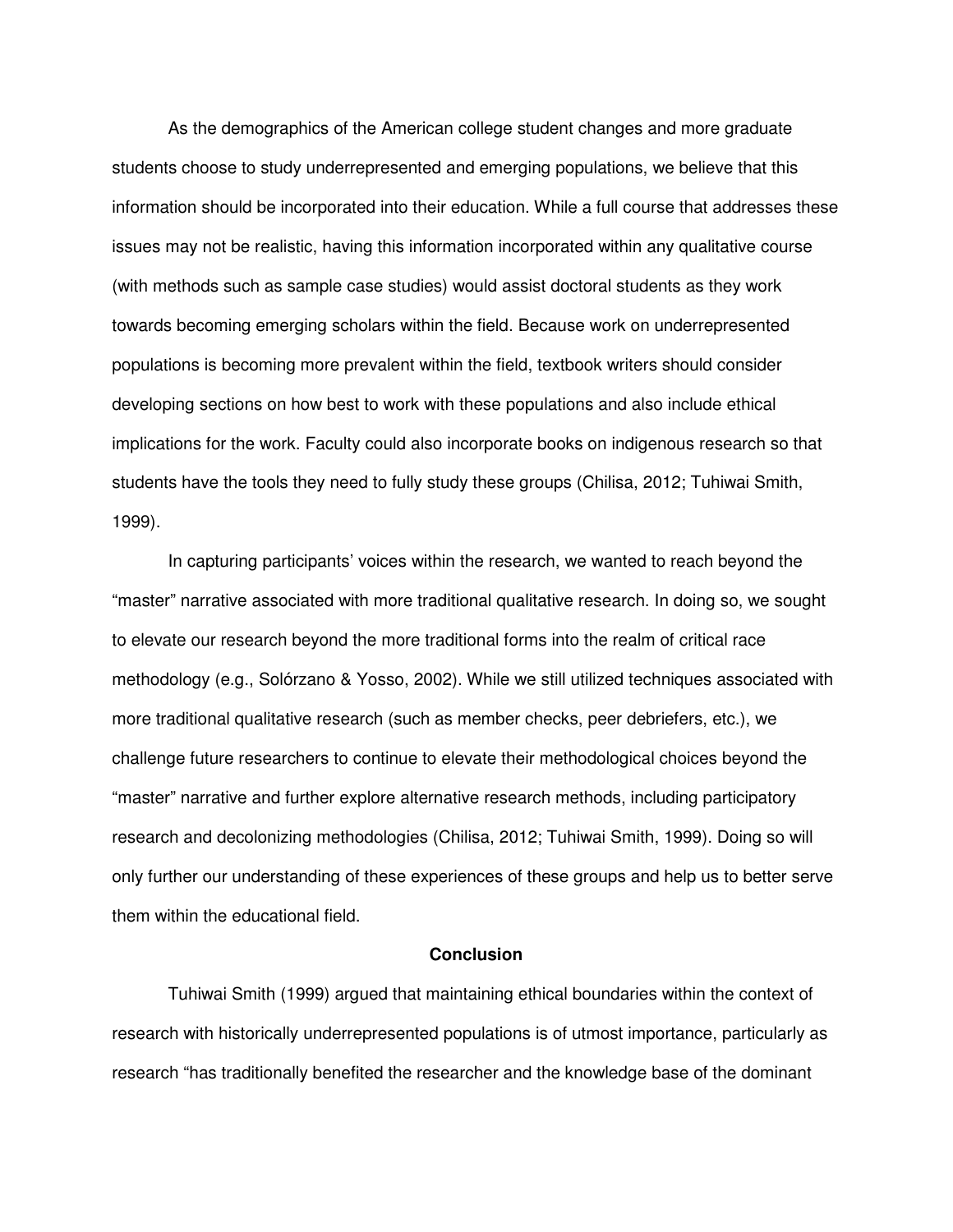group in society" (p. 176). The incorporation of ethical considerations is imperative to every aspect of the research process. Many participants who are members of these groups have been violated within the research process or have been marginalized by society (Delucchi & Do, 1996; Gay, 2004; Gildersleeve, Croom, & Vasquez, 2011; Jones, 1993; Lee, 2006; Ng, Lee, & Pak, 2007; Reverby, 2009; Solórzano, 1998; Washington, 2007). As researchers, we have a moral and ethical obligation to our participants before, during, and after the research process (American Anthropological Association, 1998; American Educational Research Association, 2011; American Psychological Association, 2010; American Sociological Association, 2008; Glesne, 2011). As more researchers study issues facing historically underrepresented populations, we hope that this information will be helpful in continuing to bring to light the lived experiences of these groups.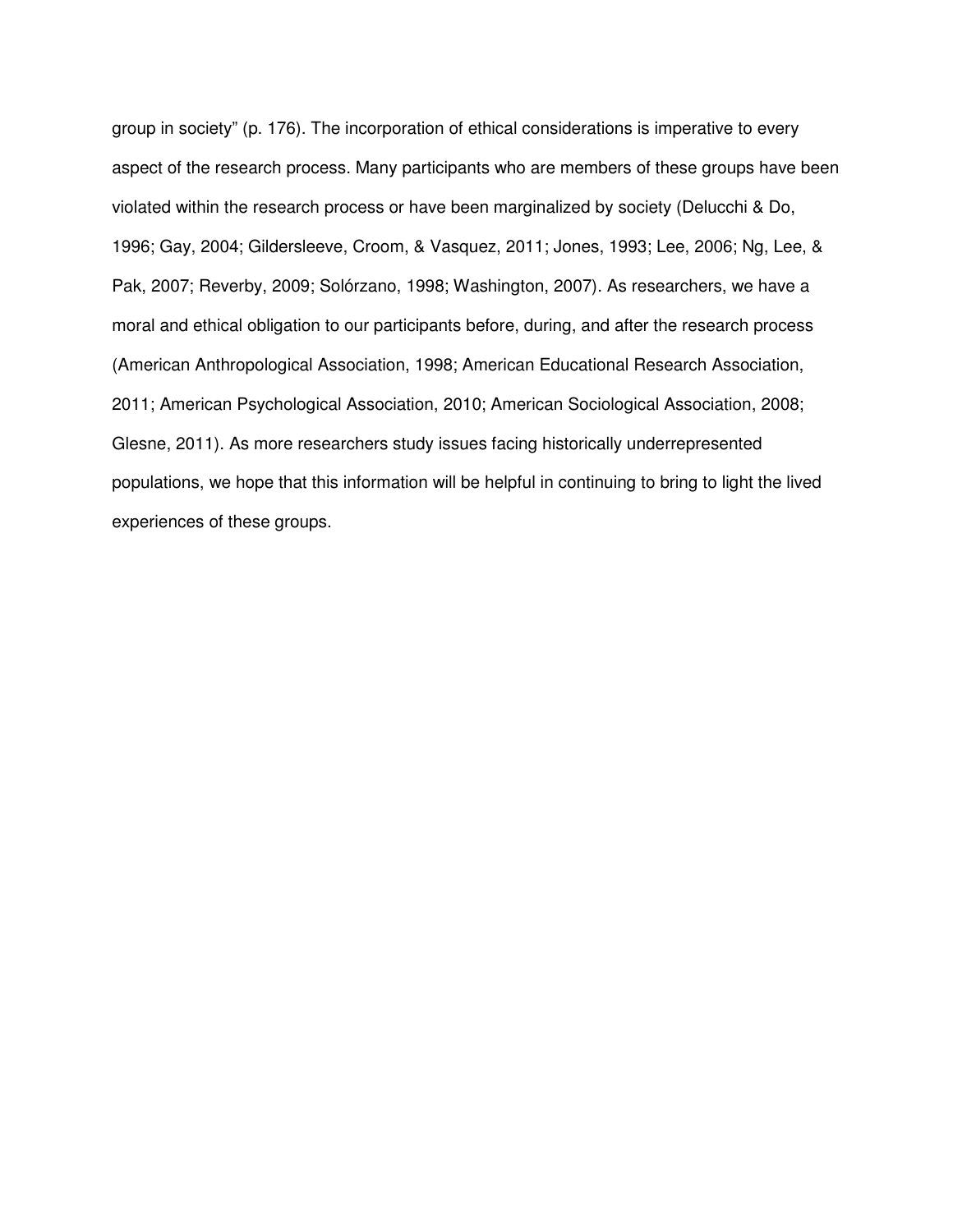#### **References**

- Allen, W. (1992). The color of success: African American college student outcomes at predominantly white and historically black public colleges and universities. Harvard Educational Review, 62(1), 26-44.
- American Anthropological Association. (1998). Code of ethics Retrieved from http://www.aaanet.org/committees/ethics/ethicscode.pdf
- American Educational Research Association. (2011). Code of ethics Retrieved from http://www.aera.net/Portals/38/docs/About\_AERA/CodeOfEthics%281%29.pdf
- American Psychological Association. (2010). Ethical principles of psychologists and code of conduct: 2010 amendments Retrieved from http://www.apa.org/ethics/code/index.aspx
- American Sociological Association. (2008). Code of ethics and policies and procedures of the asa committee on professional ethics. 2nd Edition. Retrieved from http://www.asanet.org/images/asa/docs/pdf/CodeofEthics.pdf
- Bogdan, R., & Biklen, S. (2007). Qualitative research for education: An introduction to theories and methods. Boston, MA: Pearson.
- Chilisa, B. (2012). Indigenous research methodologies. Los Angeles, CA: Sage Publications.
- Charmaz, K. (2006). Constructing grounded theory: A practical guide through qualitative analysis. Thousand Oaks, CA: Sage.
- Chung, Y., & Katayama, M. (1998). Ethnic and sexual identity development of Asian American lesbian and gay adolescents. Professional School Counseling, 1(3), 21-25.
- Clarke, A. [Amanda] (2006). Qualitative interviewing: Encountering ethical issues and challenges. Nurse Researcher, 13(4), 19-29.
- Clarke, A. [Adele]. (2005). Situational analysis: Grounded theory after the postmodern turn. Thousand Oaks, CA: Sage Publications.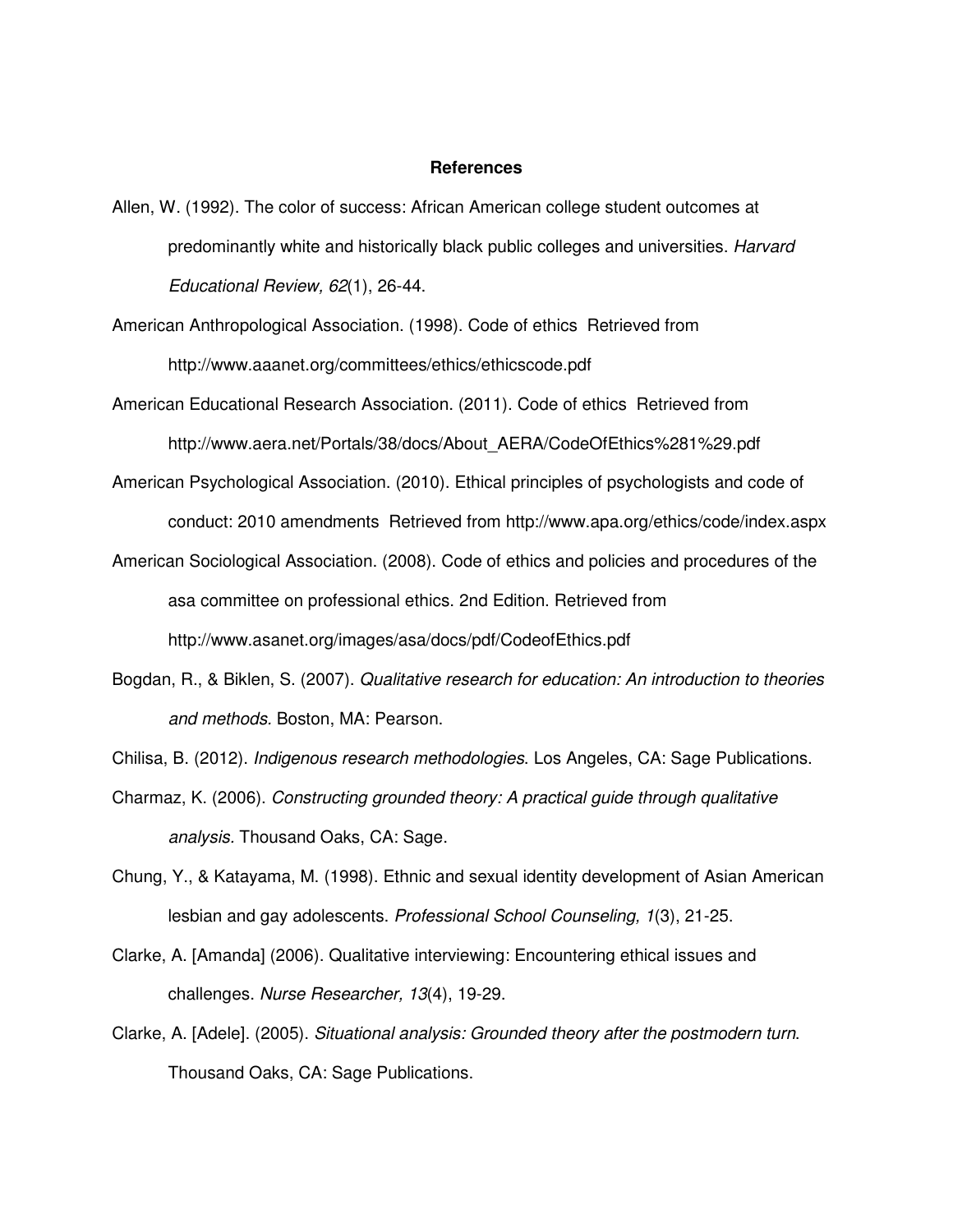- Corbin, J., & Strauss, A. (2008). Basics of qualitative research: Techniques and procedures for developing grounded theory. (3rd ed.). Thousand Oaks, CA: Sage.
- Creswell, J. W. (2012). Qualitative inquiry and research design: Chossing among five approaches (3rd ed.). Thousand Oaks, CA: Sage Publications.
- Delgado Bernal, D. (2009). Using a Chicana feminist epistemology in educational research. Harvard Educational Review, 68(4), 555-582.
- Delucchi, M., & Do, H. (1996). The model minority myth and perceptions of Asian Americans as victims of racial harassment. College Student Journal, 30(3), 411-415.
- Dickson-Swift, V., James, E., Kippen, S., & Liamputtong, P. (2007). Doing sensitive research: What challenges do qualitative researchers face? Qualitative Research, 7(3), 327-353.
- Flaherty, M., Denzin, N., Manning, P., & Snow, D. (2002). Review symposium: Crisis in representation. Journal of Contemporary Ethnography, 31(4), 478-516.
- Fleming, J. (1984). Blacks in college: A comparative study of students' success in black and white institutions. San Francisco, CA: Jossey-Bass.
- Forrester, M. (Ed.). (2010). Doing qualitative research in psychology: A practical guide. Thousand Oaks, CA: Sage Publications.
- Gamble, V. (1997). Under the shadow of Tuskegee: African Americans and health care. American Journal of Public Health, 87(11), 1773-1778.
- Gay, G. (2004). Navigating marginality en route to the professoriate: Graduate students of color learning and living in academia. International Journal of Qualitative Studies in Education, 17(2), 265-288. doi: 09518390310001653907
- Gildersleeve, R., Croom, N., & Vasquez, P. (2011). Am I going crazy?!": A critical race analysis of doctoral education. Equity & Excellence in Education, 44(1), 93-114.
- Glesne, C. (2011). Becoming qualitative researchers: An introduction (4th ed.). Boston, MA: Pearson.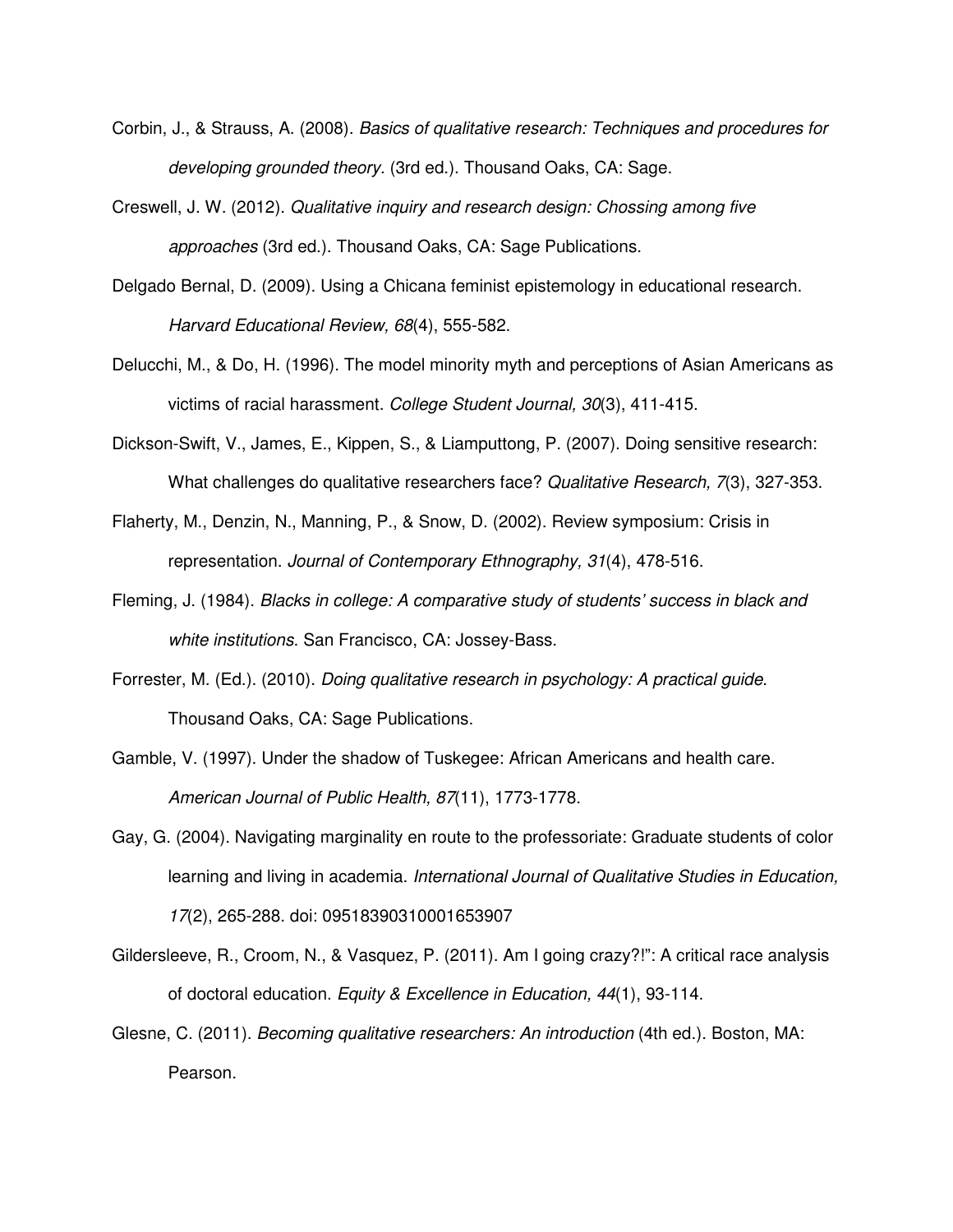- Glesne, C., & Peshkin, A. (1992). Becoming qualitative researchers: An introduction. White Plains, NY: Longman.
- Green, D. (2007). Using qualitative methods to assess academic success and retention programs for underrepresented minority students. New Directions for Institutional Research, 2007(136), 41-53. doi: 10.1002/ir.230.
- Guido, F. M., Chávez, A. F., & Lincoln, Y. S. (2010). Underlying paradigms in student affairs research and practice. Journal of Student Affairs Research and Practice, 47(1), 1-22.
- Hawkins, R. (2010). Outsider in: Race, attraction, and research in New Orleans. Qualitative Inquiry, 16(4), 249-261.
- Heckathorn, D. (1997). Respondent-driven sampling: A new approach to the study of hidden populations. Social Problems, 44(2), 174-199.
- Hegney, D., & Chan, T. (2010). Ethical challenges in the conduct of qualitative research. Nurse Researcher, 18(1), 4-7.
- Holstein, J., & Gubrium, J. (1995). The active interview: Qualitative research method series (no. 37). Thousand Oaks, CA: Sage Publications.
- Jones, J. (1993). Bad blood: The Tuskegee syphilis experiment. New York: Free Press.
- Knight, S., & Cross, D. (2012). Using contextual constructs model to frame doctoral research methodology. International Journal of Doctoral Studies, 7, 39-52. Retrieved from ijds.org/Volume7/IJDSv7p039-062Knight234.pdf.
- Ladson-Billings, G., & Tate, W. F. (1995). Towards a critical race theory of education. Teachers College Record, 97(1), 47-68.
- Lee, S. (2006). Over-represented and de-minoritized : The racialization of Asian Americans in higher education. InterActions: UCLA Journal of Education and Information Studies, 2, Article 4.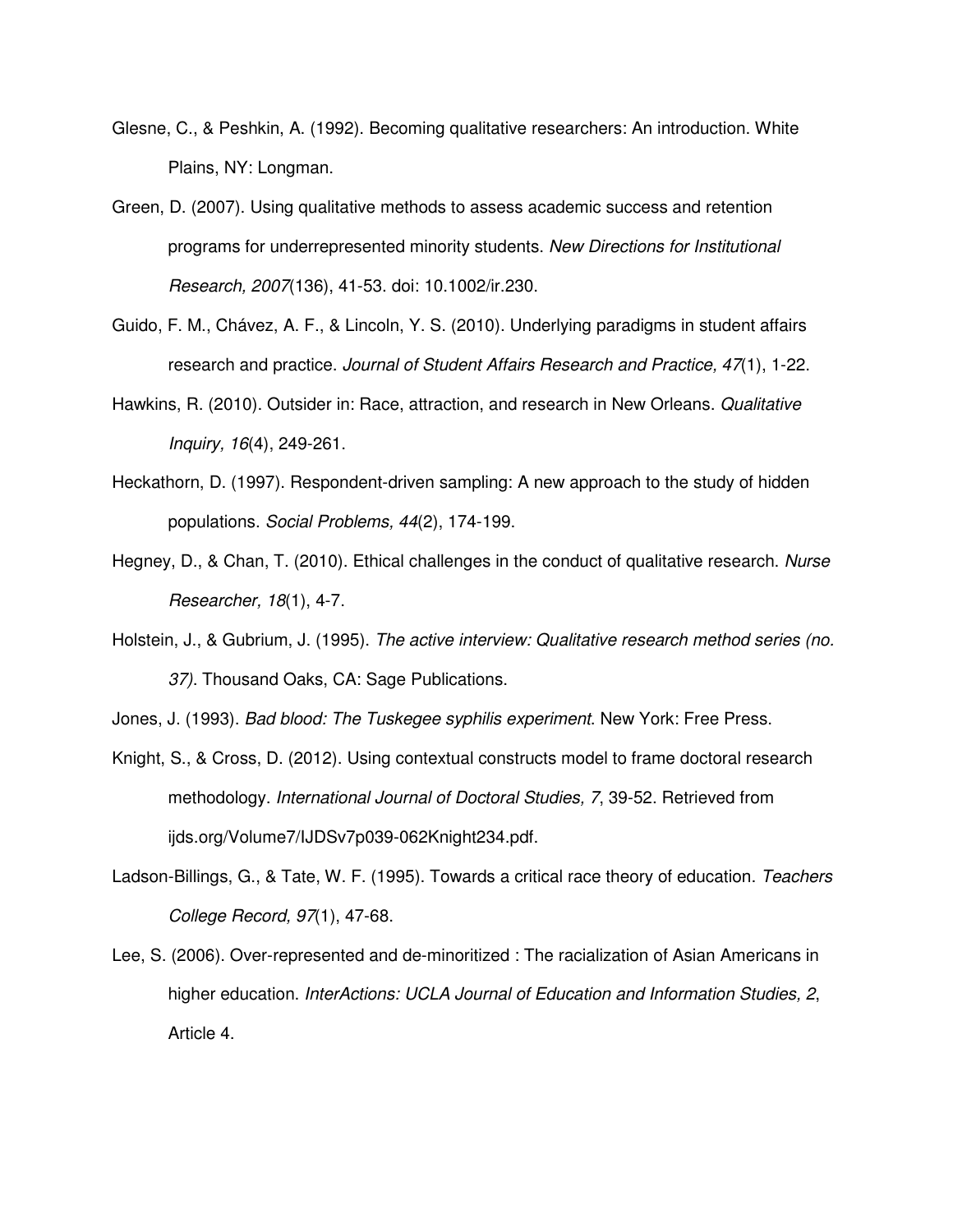- Luse, A., Mennecke, B., & Townsend, A. (2012). Selecting a research topic: A framework for doctoral students. International Journal of Doctoral Studies 7, 143-152. Retrieved from http://ijds.org/Volume7/IJDSv7p143-153Luse330.pdf.
- Mellor, D. (2004). Responses to racism: A taxonomy of coping styles used by Aboriginal Australians. American Journal of Orthopsychiatry, 74(1), 56-71.
- Minkler, M. (2004). Ethical challenges for the "outside" researcher in community-based participatory research. Health Education & Behavior, 31(6), 684-697.
- Moustakas, C. (2004). Phenomenological research methods. Thousand Oaks, CA: Sage Publications.
- Museus, S. (2007). Using qualitative methods to assess diverse institutional cultures. New Directions for Institutional Research, 2007(136), 29-40. doi: 10.1002/ir.229.
- Museus, S., & Truong, K. (2009). Disaggregating qualitative data from Asian American college students in campus racial climate research and assessment. New Directions for Institutional Research, 2009(142), 17-26. doi: 10.1002/ir.293.
- Neumann, A., & Peterson, P. L. (1997). Learning from research and everyday life. In A. Neumann and P. L. Peterson (Eds.), Learning from our lives: Women, research, and autobiography in education, pp. 228-248. New York, NY: Teachers College Press.
- Ng, J., Lee, S., & Pak, Y. (2007). Chapter 4: Contesting the model minority and perpetual foreigner stereotypes--a critical review of literature on asian americans in education. Review of Research in Education, 31(1), 95-130.
- Nutov, L., & Hazzan, O. (2011). Feeling the doctorate: Is doctoral research that studies the emotional labor of doctoral students possible? International Journal of Doctoral Studies, 6, 19-32.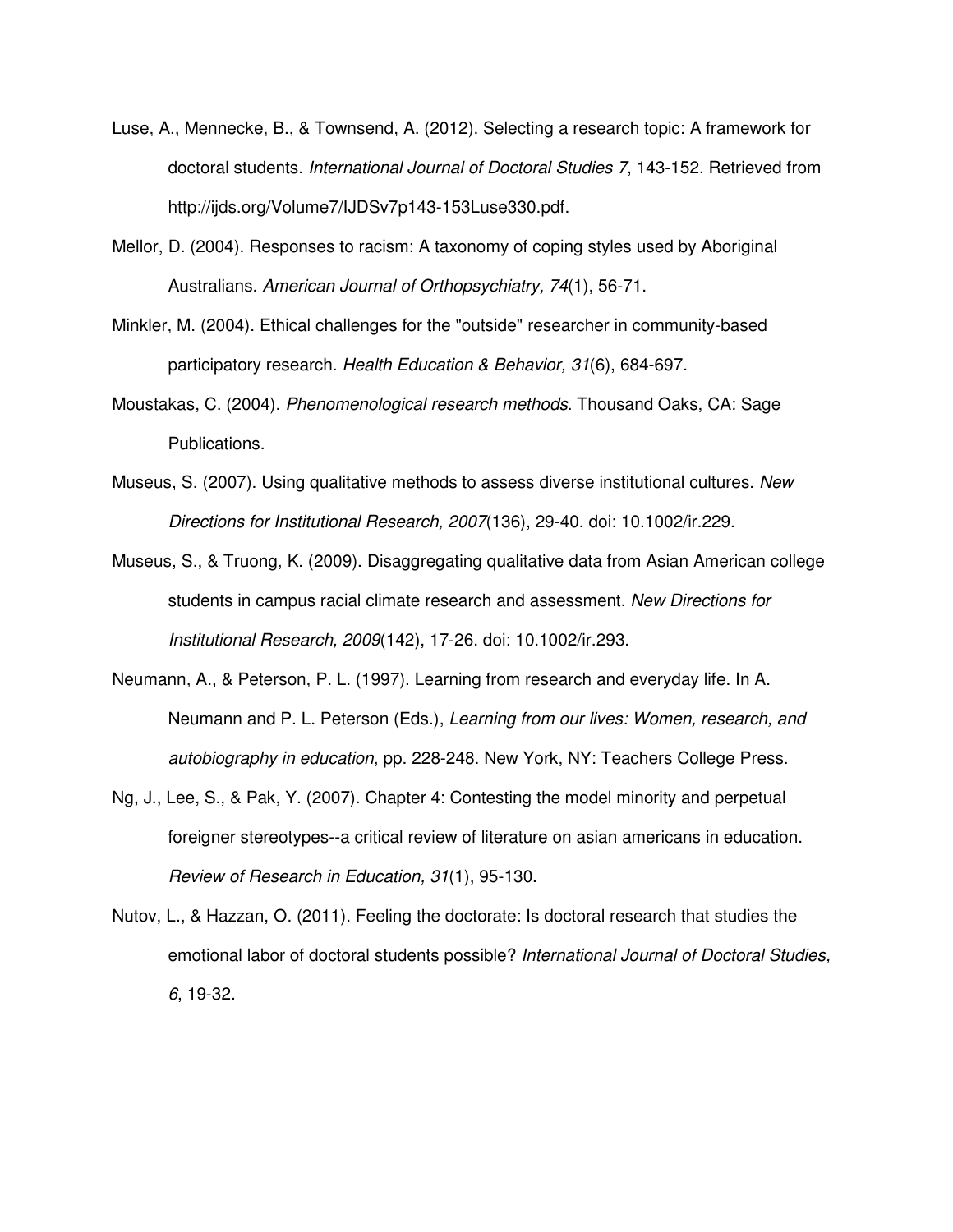- Parker, L. (1998). Race is race ain't: An exploration of the utility of critical race theory in qualitative research in education. International Journal of Qualitative Studies in Education, 11(1), 43-55. doi: 10.1080/095183998236881
- Pascale, C. (2008). Talking about race: Shifting the analystical paradigm. Qualitative Inquiry, 14(5), 723-741.
- Pasque, P., Carducci, R., Kuntz, A., & Gildersleeve, R. (2012). Qualitative Inquiry for Equity in Higher Education. ASHE Higher Education Report, 37(6), 1-15. doi: 10.1002/aehe.3706.
- Patton, L. (2009). My sister's keeper: A qualitative examination of mentoring experiences among African American women in graduate and professional schools. Journal of Higher Education, 80(5), 510-537.
- Patton, L., & Harper, S. (2003). Mentoring relationships among african american women in graduate and professional schools. New Directions for Student Services, 2003(104), 67- 78. doi: 10.1002/ss.108.
- Patton, M. (2002). Qualitative research and evaluation methods (3rd ed.). Thousand Oaks, CA: Sage Publications.
- Pontius, J., & Harper, S. (2006). Principles for good practice in graduate and professional student engagement. New Directions for Student Services, 2006(115), 47-58. doi: 10.1002/ss.215.
- Reverby, S. (2009). The infamous syphilis study and its legacy: Examining Tuskegee. Chapel Hill, NC: University of North Carolina Press.
- Rhodes, P. (1994). Race-of-interviewer effects: A brief comment. Sociology, 28(2), 547-558. doi: 10.1177/0038038594028002011.
- Sandoval, C. (2000). Methodology of the Oppressed. Minneapolis, MN: University of Minnesota Press.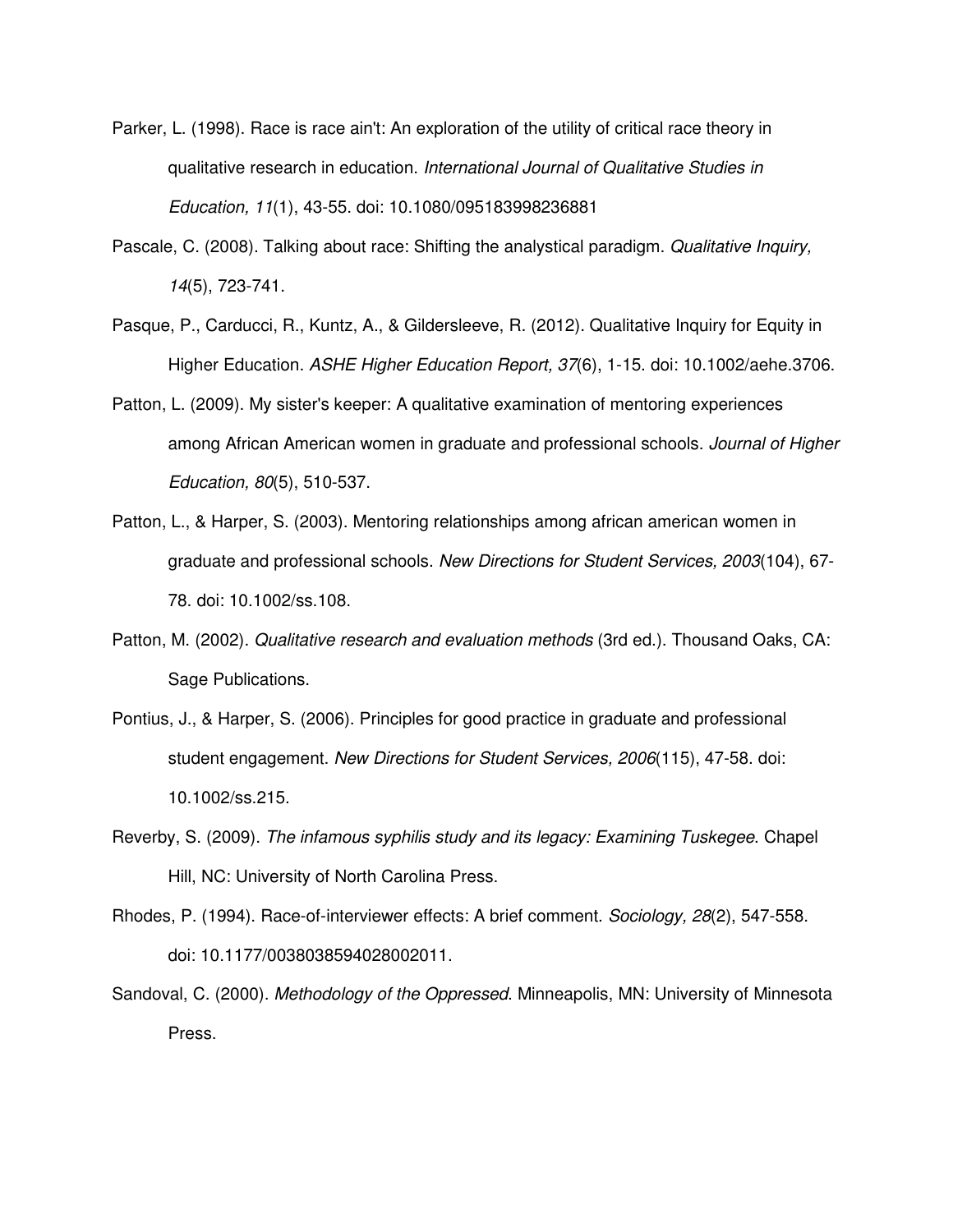- Savin-Baden, M., & Howell Major, C. (2013). Qualitative research: The essential guide to theory and practice. London: Routledge.
- Schuh, J., Jones, S., Harper, S., & Associates. (2011). Student services: A handbook for the profession (5th ed.). San Francisco, CA: Jossey Bass.
- Segall, A. (2001). Critical ethnography and the invocation of voice: From the field/in the field single exposure, double standard? International Journal of Qualitative Studies in Education (QSE), 14(4), 579-592.
- Singer, M. (1999). Studying hidden populations. In J. J. Schensul, R. T. LeCompte, R. T. Trotter II, E. K. Cromley & M. Singer (Eds.), Mapping social networks, spatial data, and hidden populations (pp. 125-192). Walnut Creek, CA: Alta Mira Press.
- Smith, W., Allen, W., & Danley, L. (2007). Assume the position . . . You fit the description: Psychosocial experiences and racial battle fatigue among african american male college students. American Behavioral Scientist, 51(4), 551-578. doi:

10.1177/0002764207307742.

- Solórzano, D. (1998). Critical race theory, race and gender microaggressions, and the experience of Chicana and Chicano scholars. International Journal of Qualitative Studies in Education, 11(1), 121-136. doi: 10.1080/095183998236926.
- Solórzano, D., & Yosso, T. (2002). Critical race methodology: Counter-storytelling as an analytical framework for education research. Qualitative Inquiry, 8(1), 23-44.
- Strauss, A., & Corbin, J. (1998). Basics of qualitative research: Techniques and procedures for developing grounded theory (2nd ed.). Thousand Oaks, CA: Sage Publications.
- Suh, E., Kagan, S., & Strumpf, N. (2009). Cultural competence in qualitative interview methods with Asian immigrants. Journal of Transcultural Nursing, 20(2), 194-201. doi: 10.1177/1043659608330059.